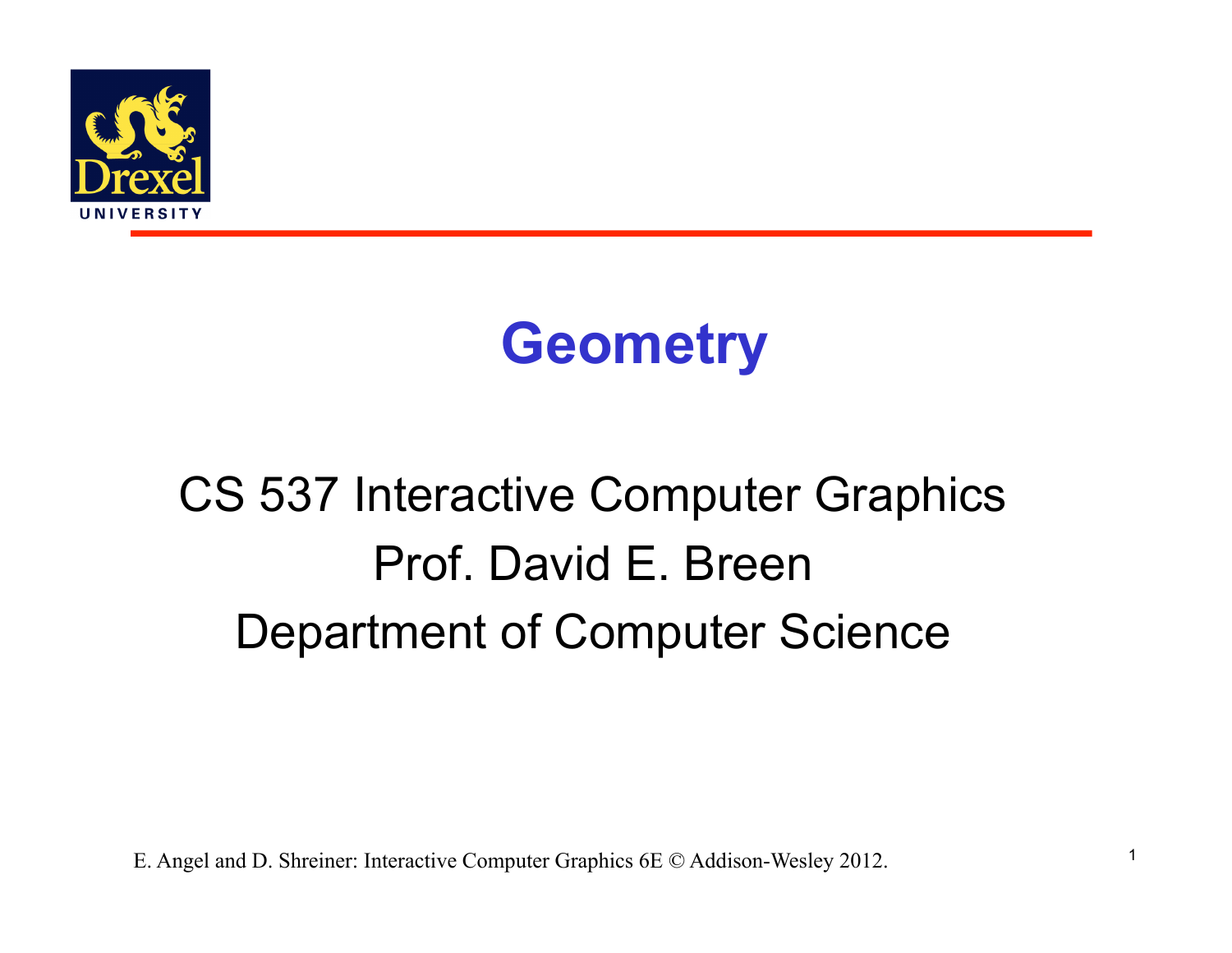

# **Objectives**

- •Introduce the elements of geometry
	- Scalars
	- Vectors
	- Points
- •Develop mathematical operations among them in a coordinate-free manner
- •Define basic primitives
	- Line segments
	- Polygons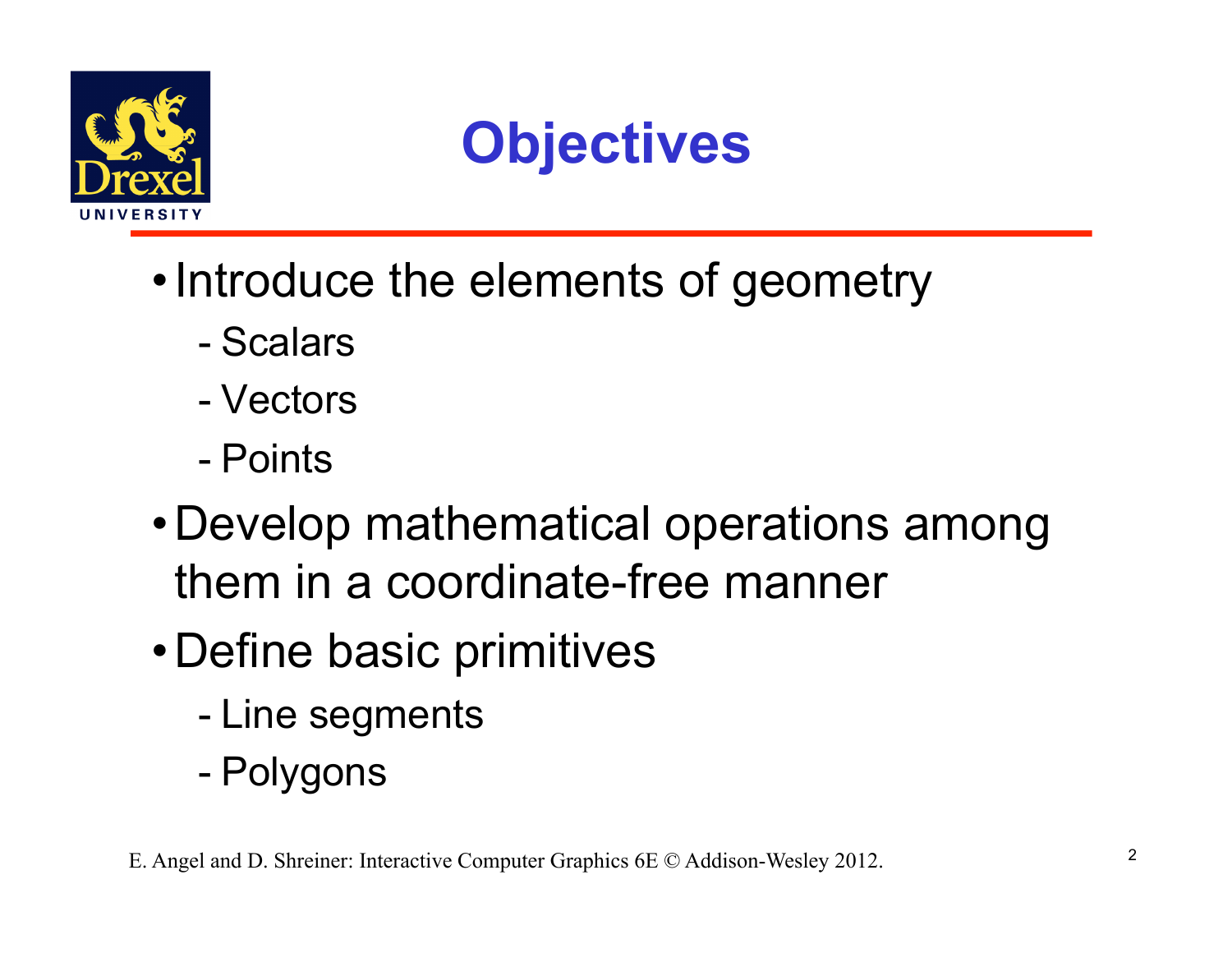

#### **Basic Elements**

- Geometry is the study of the relationships among objects in an n-dimensional space
	- In computer graphics, we are interested in objects that exist in three dimensions
- Want a minimum set of primitives from which we can build more sophisticated objects
- We will need three basic elements
	- Scalars
	- Vectors
	- Points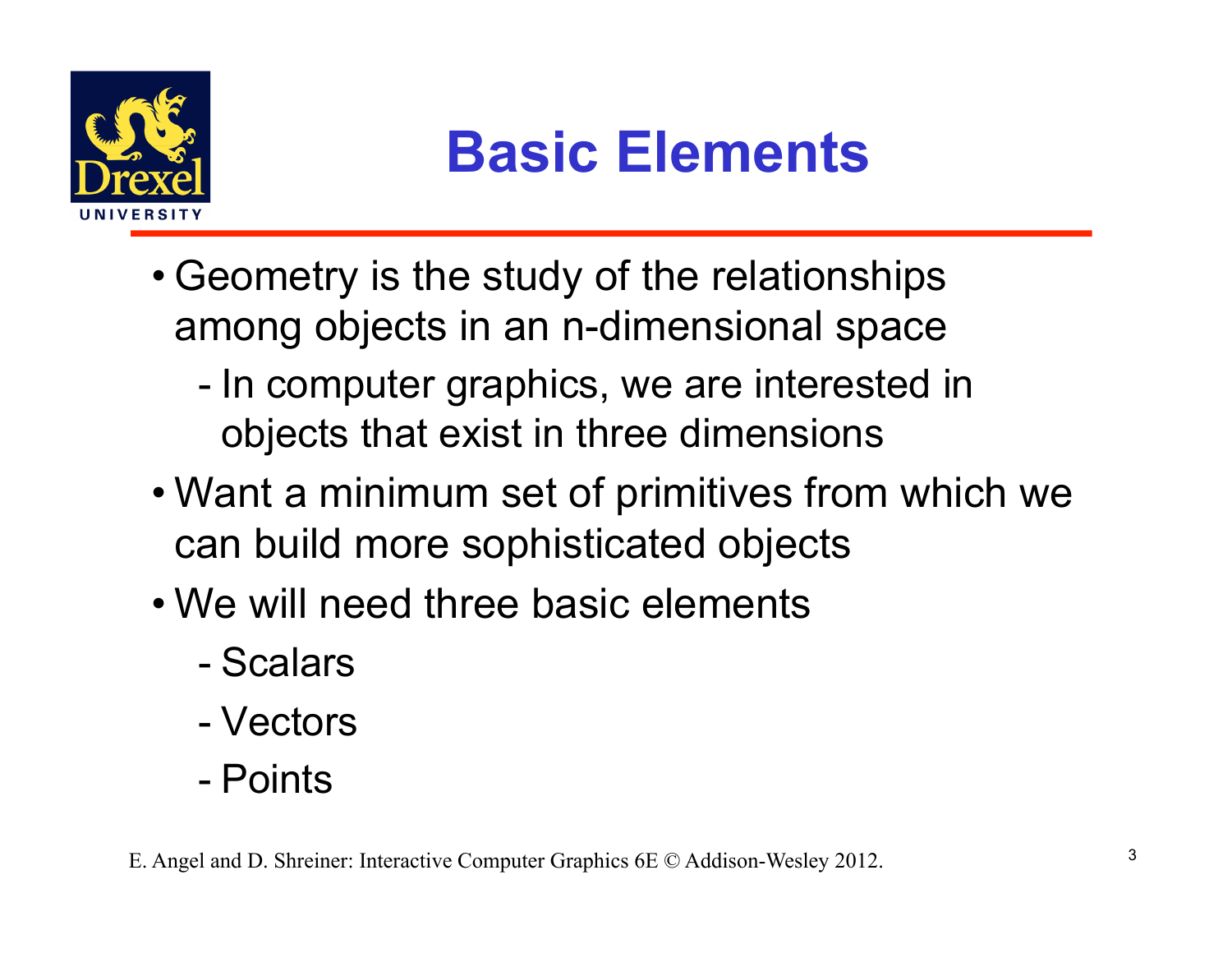

# **Coordinate-Free Geometry**

- When we learned simple geometry, most of us started with a Cartesian approach
	- Points were at locations in space **p**=(x,y,z)
	- We derived results by algebraic manipulations involving these coordinates
- This approach was nonphysical
	- Physically, points exist regardless of the location of an arbitrary coordinate system
	- Most geometric results are independent of the coordinate system
	- Example Euclidean geometry: two triangles are identical if two corresponding sides and the angle between them are identical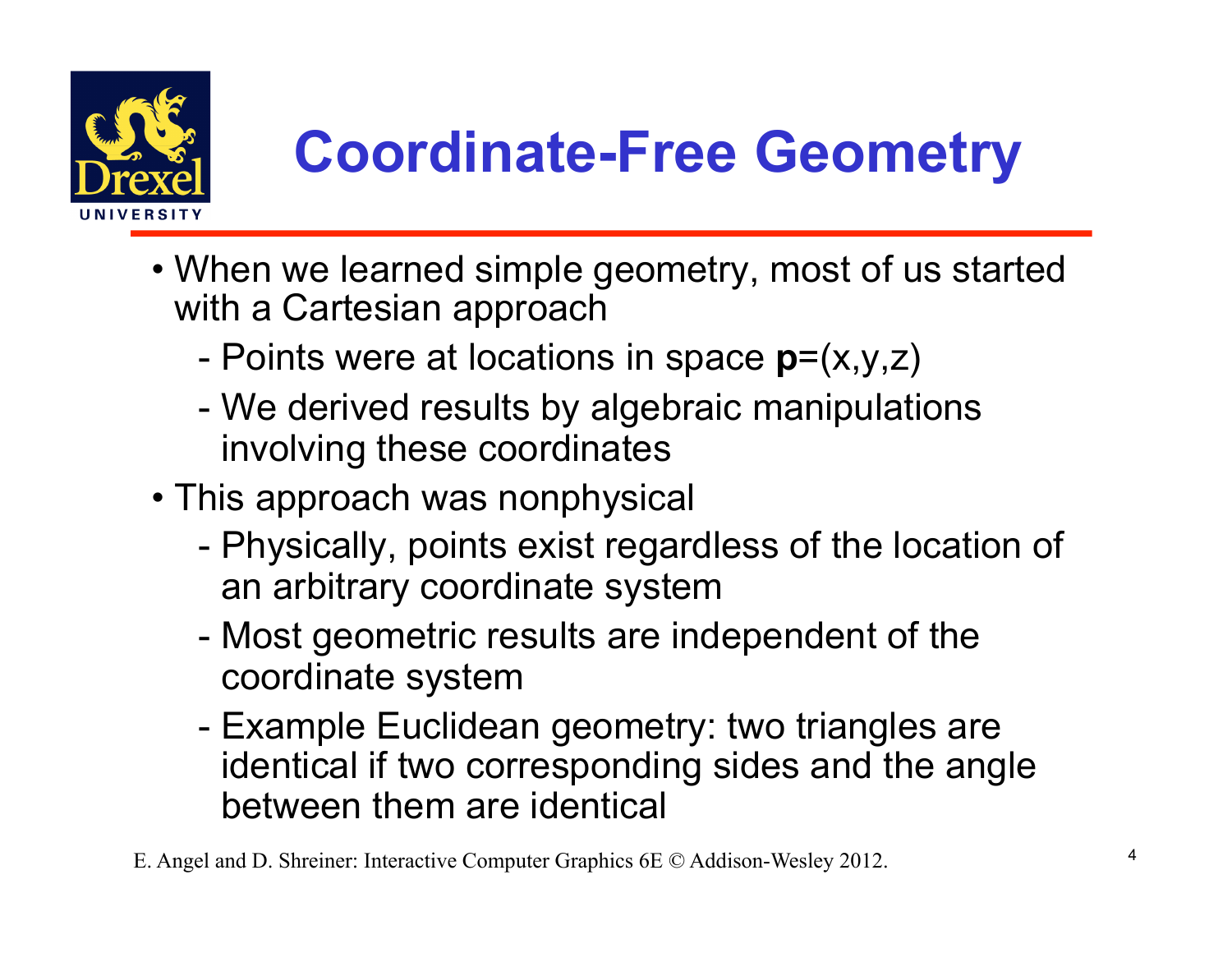

# **Transformations to Change Coordinate Systems**

• 4 coordinate systems 1 point *P*

$$
M_{1 \leftarrow 2} = T(4,2)
$$
  
\n
$$
M_{2 \leftarrow 3} = T(2,3) \cdot S(0.5,0.5)
$$
  
\n
$$
M_{3 \leftarrow 4} = T(6.7,1.8) \cdot R(45^\circ)
$$

$$
M_{i\leftarrow k} = M_{i\leftarrow j}\cdot M_{j\leftarrow k}
$$

5 1994 Foley/VanDam/Finer/Huges/Phillips ICG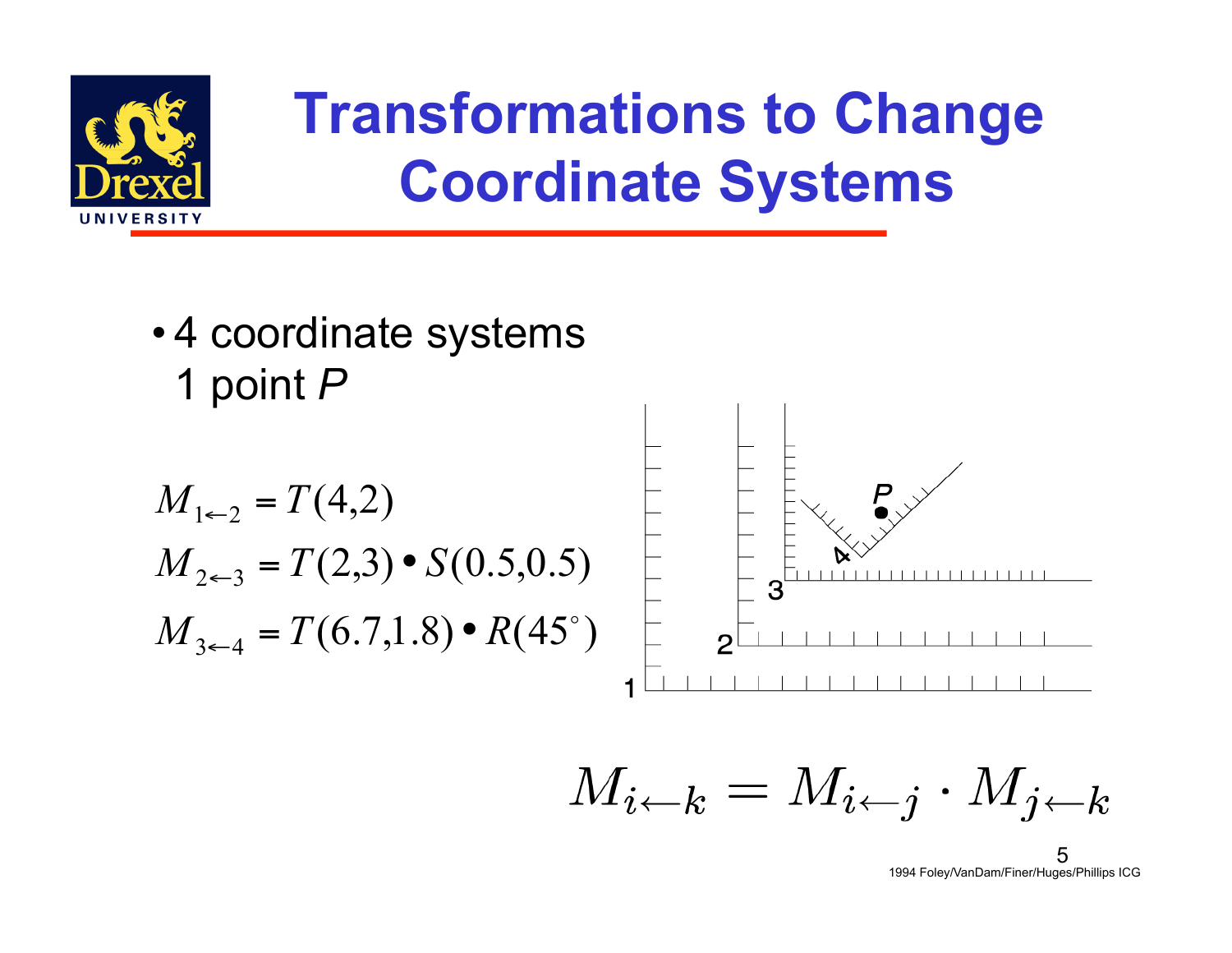



• Need three basic elements in geometry

- Scalars, Vectors, Points

- Scalars can be defined as members of sets which can be combined by two operations (addition and multiplication) obeying some fundamental axioms (associativity, commutivity, inverses)
- Examples include the real and complex number systems under the ordinary rules with which we are familiar
- Scalars alone have no geometric properties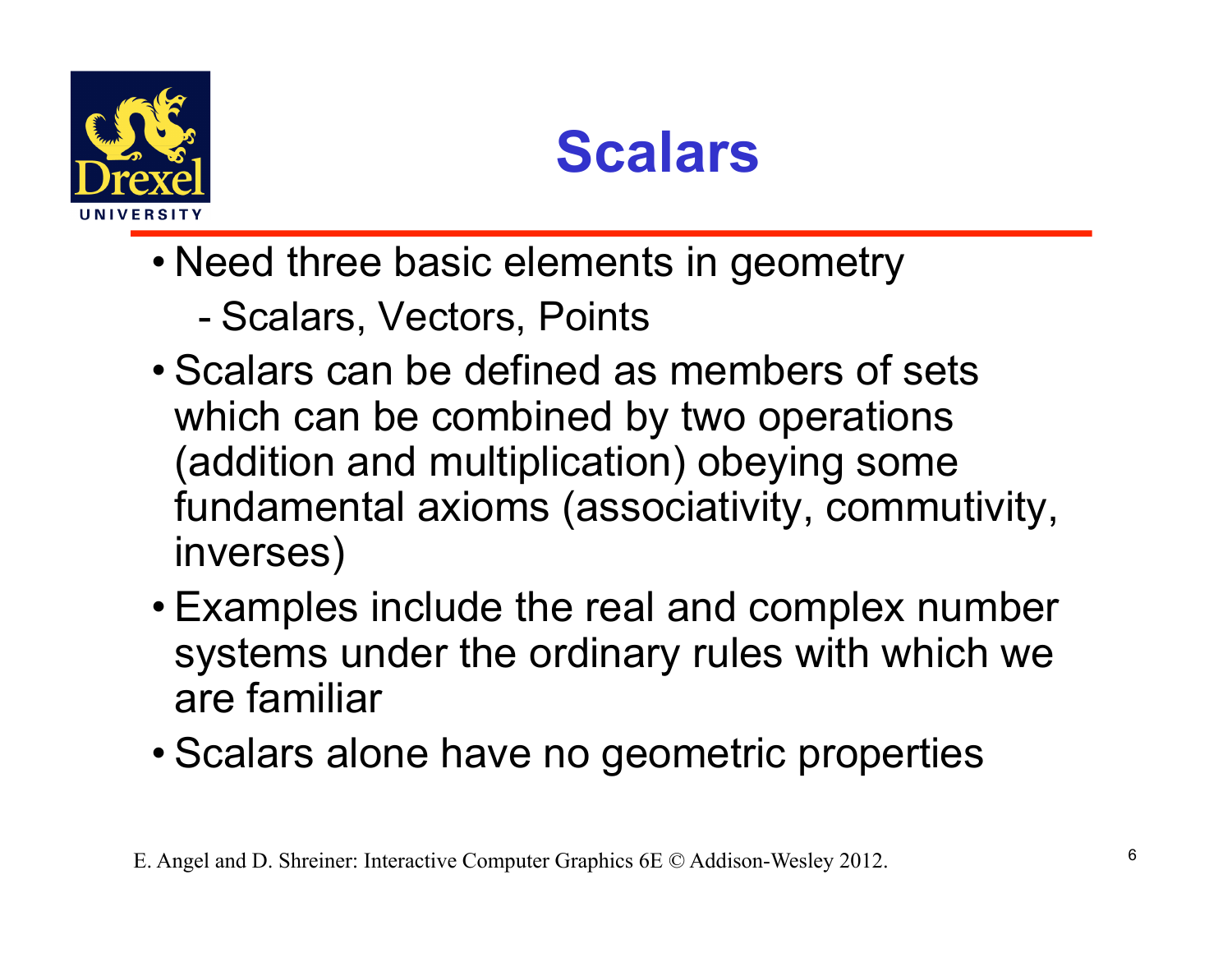



- •Physical definition: a vector is a quantity with two attributes
	- Direction
	- Magnitude
- •Examples include
	- Force
	- Velocity
	- Directed line segments
		- Most important example for graphics
		- Can map to other types

*v*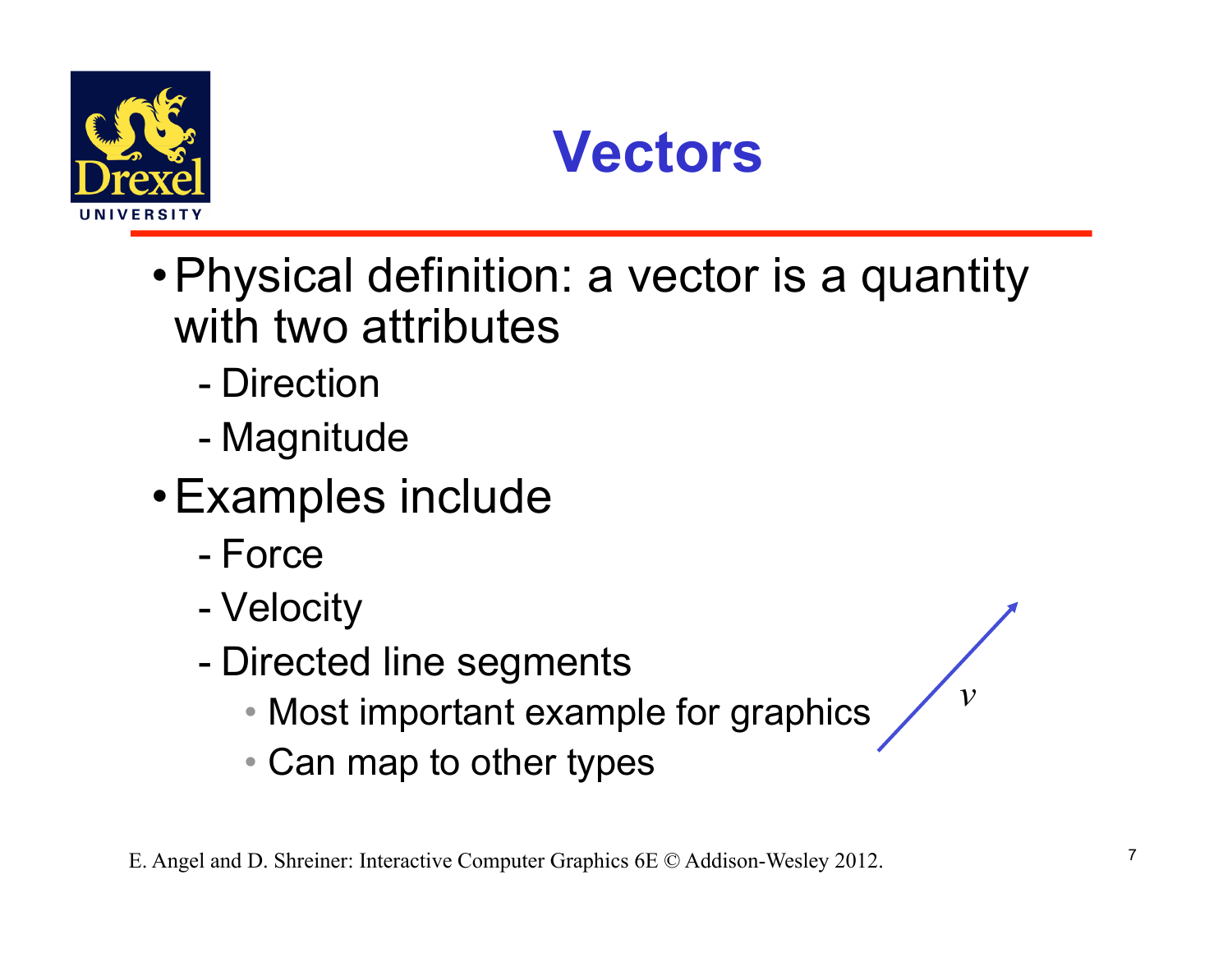

# **Vector Operations**

- Every vector has an inverse
	- Same magnitude but points in opposite direction
- Every vector can be multiplied by a scalar
- There is a zero vector
	- Zero magnitude, undefined orientation
- The sum of any two vectors is a vector
	- Use head-to-tail axiom

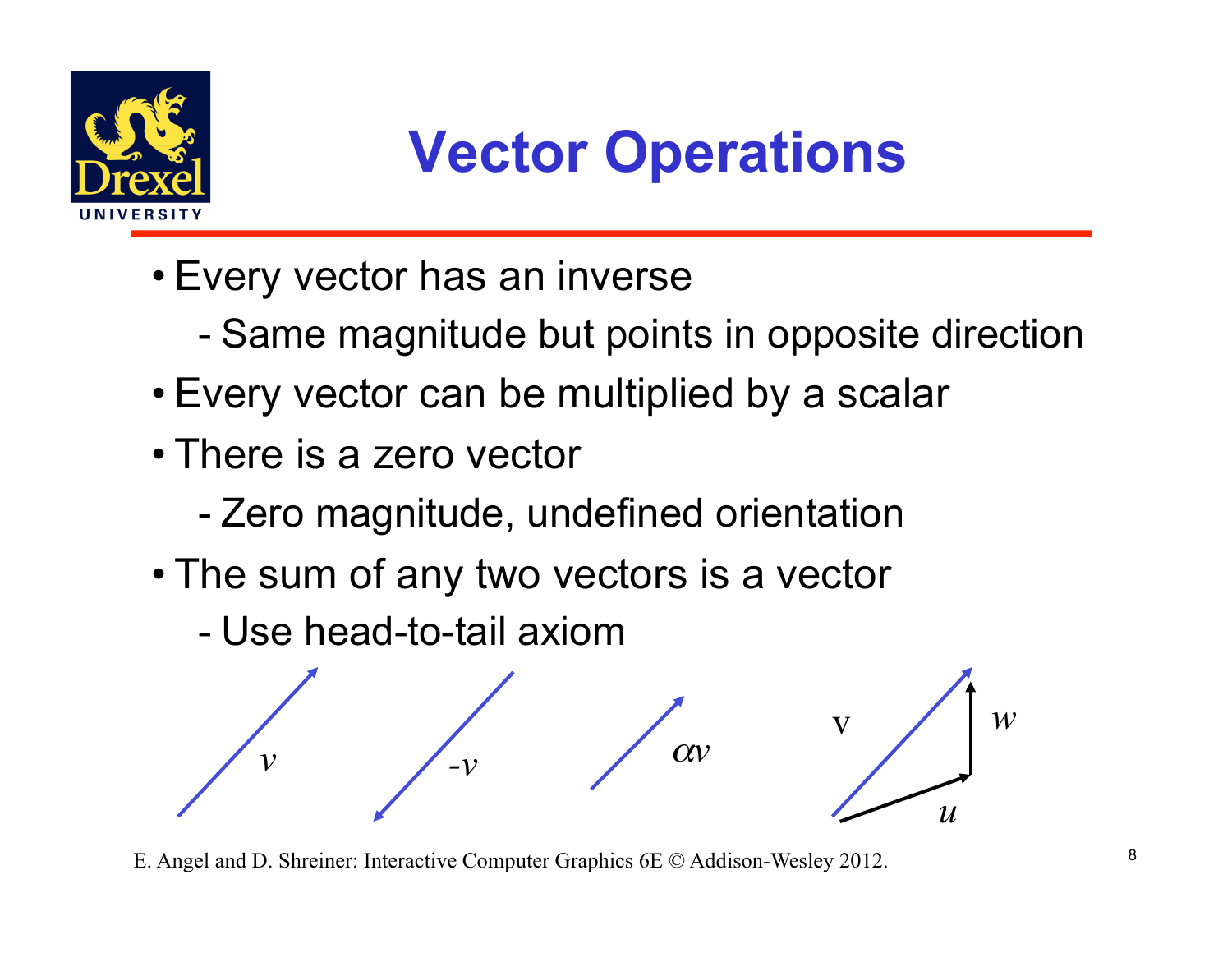

# **Linear Vector Spaces**

- •Mathematical system for manipulating vectors
- •Operations
	- Scalar-vector multiplication *u*=α*v*
	- Vector-vector addition: *w*=*u*+*v*
- •Expressions such as

*v=u+2w-3r* 

Make sense in a vector space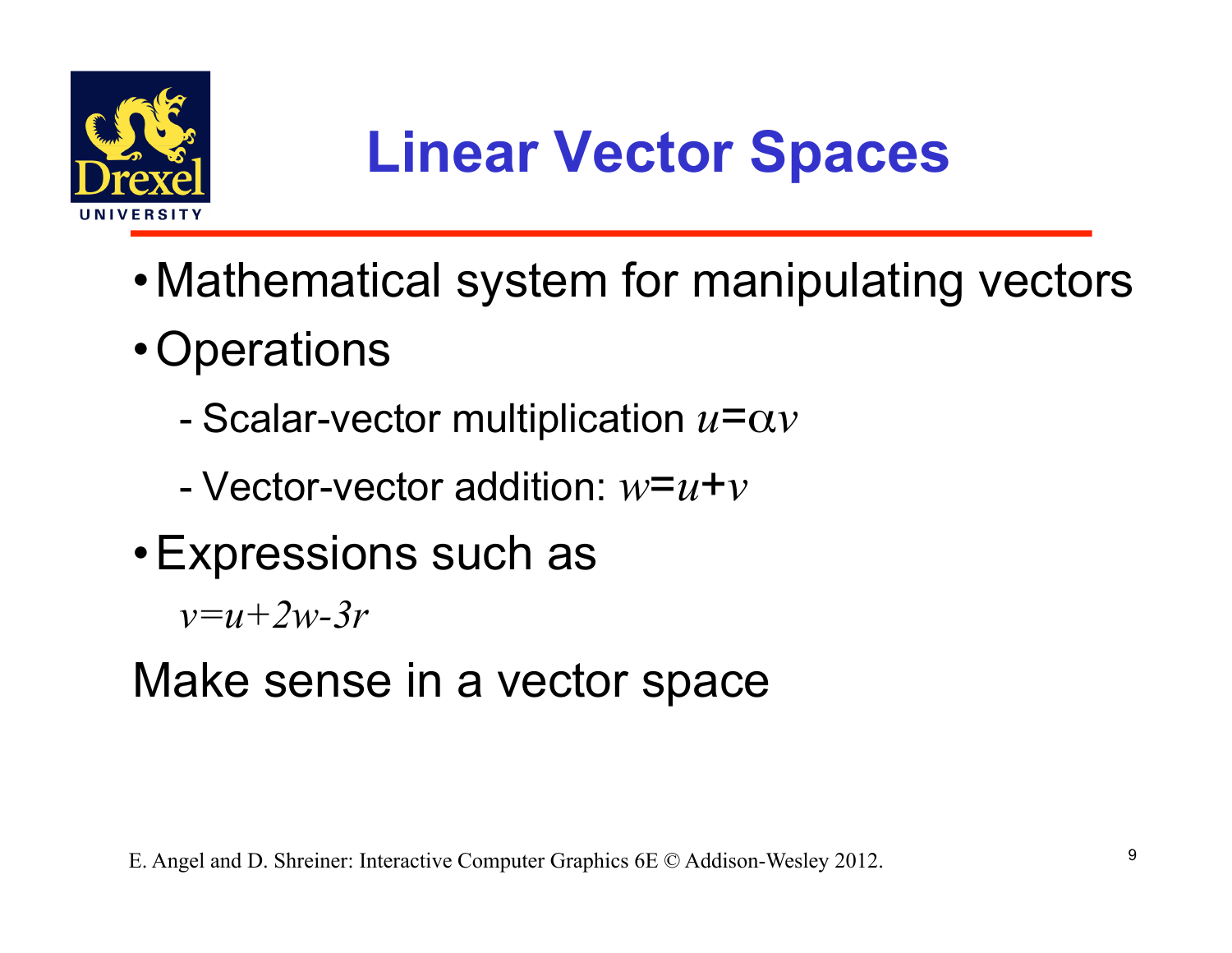

#### **Vectors Lack Position**

- These vectors are identical
	- Same length and magnitude

• Vectors spaces insufficient for geometry - Need points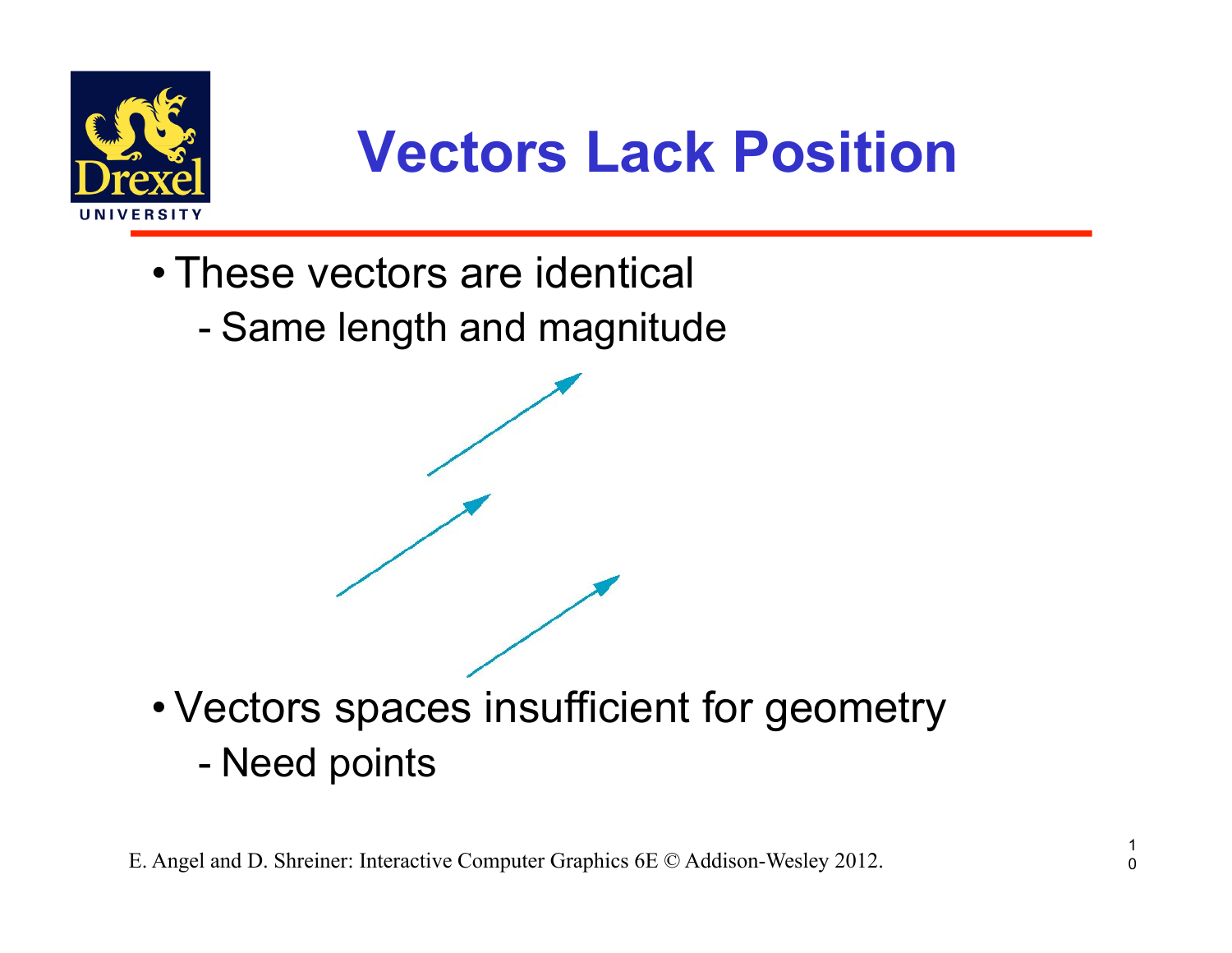



- •Location in space
- •Operations allowed between points and vectors
	- Point-point subtraction yields a vector
	- Equivalent to point-vector addition

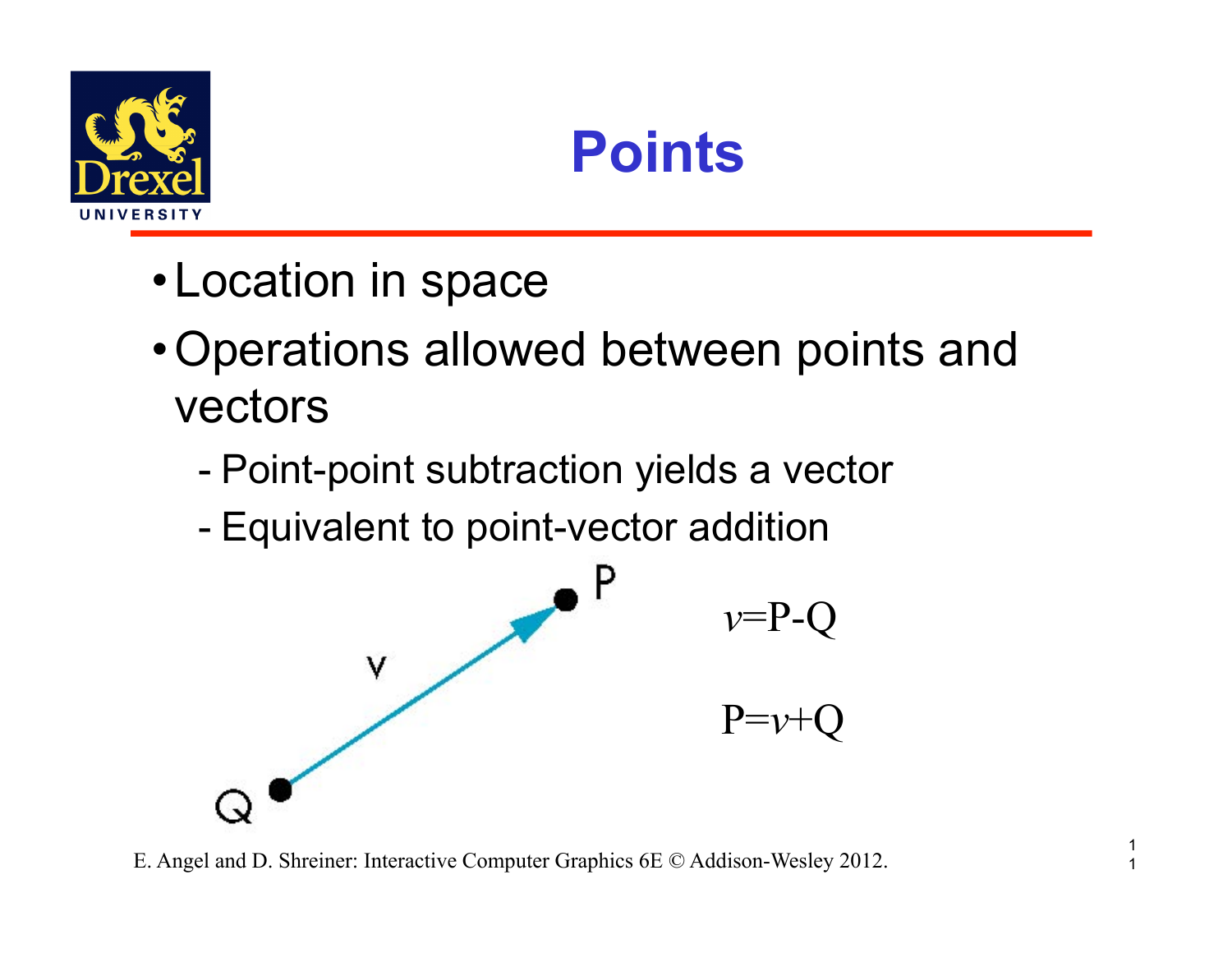

## **Affine Spaces**

- Point + a vector space
- •Operations
	- Vector-vector addition
	- Scalar-vector multiplication
	- Point-vector addition
	- Scalar-scalar operations
- For any point define

 $-1 \cdot P = P$ 

$$
-0 \cdot P = 0
$$
 (zero vector)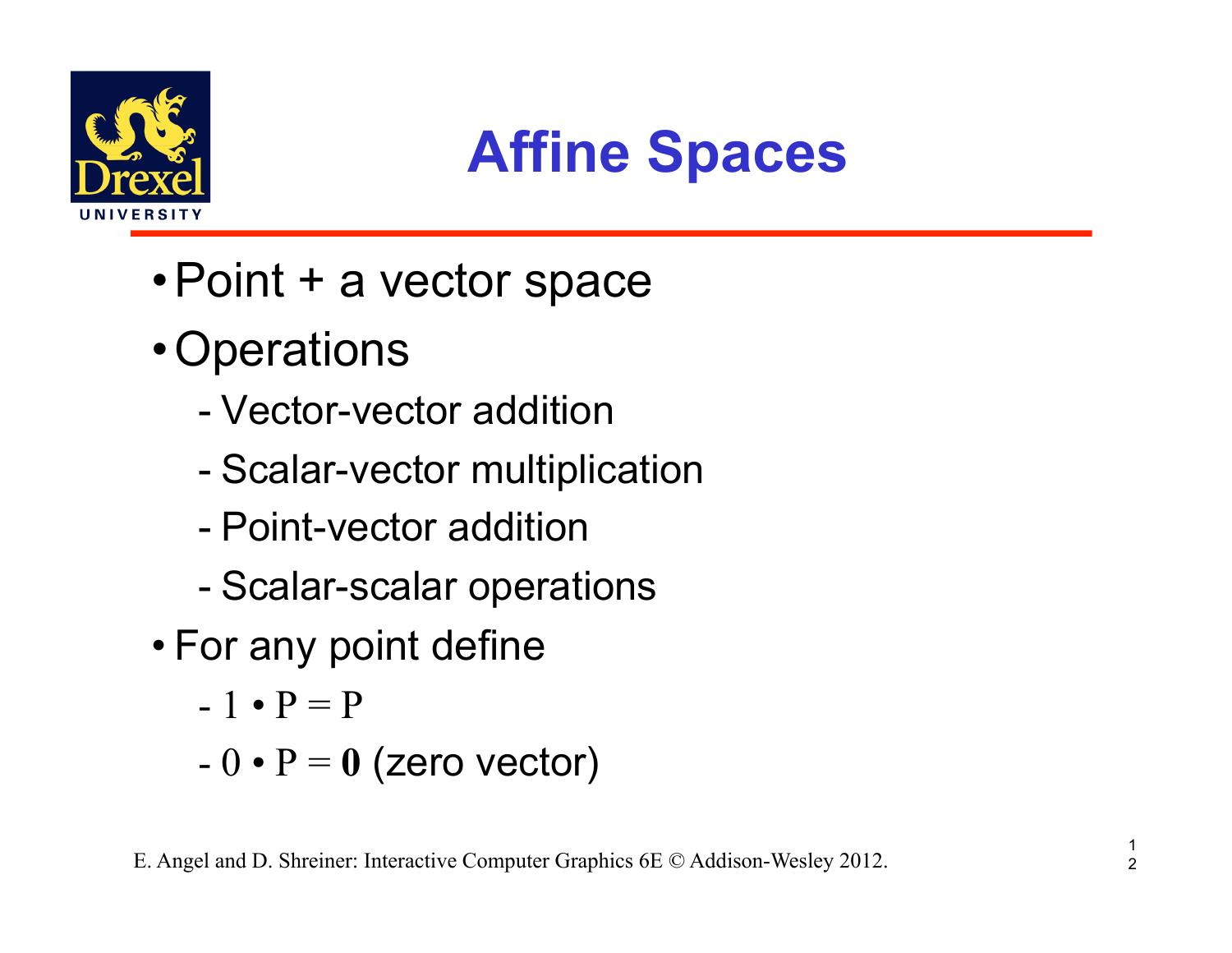

## **Lines**

- •Consider all points of the form
	- $-P(\alpha)=P_0 + \alpha d$
	- Set of all points that pass through  $P_0$  in the direction of the vector **d**

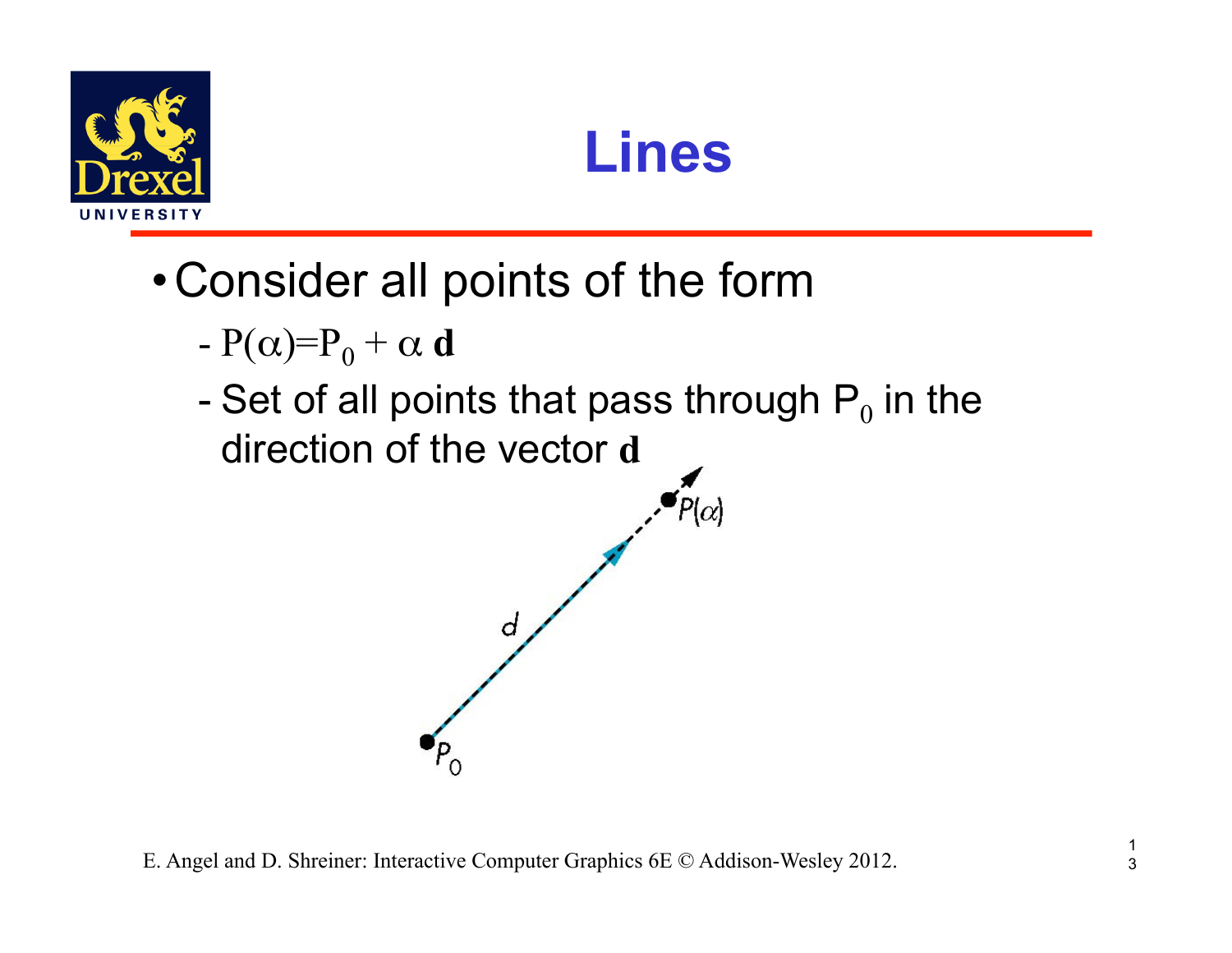

#### **Parametric Form**

- •This form is known as the parametric form of the line
	- More robust and general than other forms
	- Extends to curves and surfaces
- •Two-dimensional forms
	- Explicit:  $y = mx +h$
	- Implicit:  $ax + by +c = 0$
	- Parametric:

$$
x(\alpha) = \alpha x_0 + (1-\alpha)x_1
$$
  

$$
y(\alpha) = \alpha y_0 + (1-\alpha)y_1
$$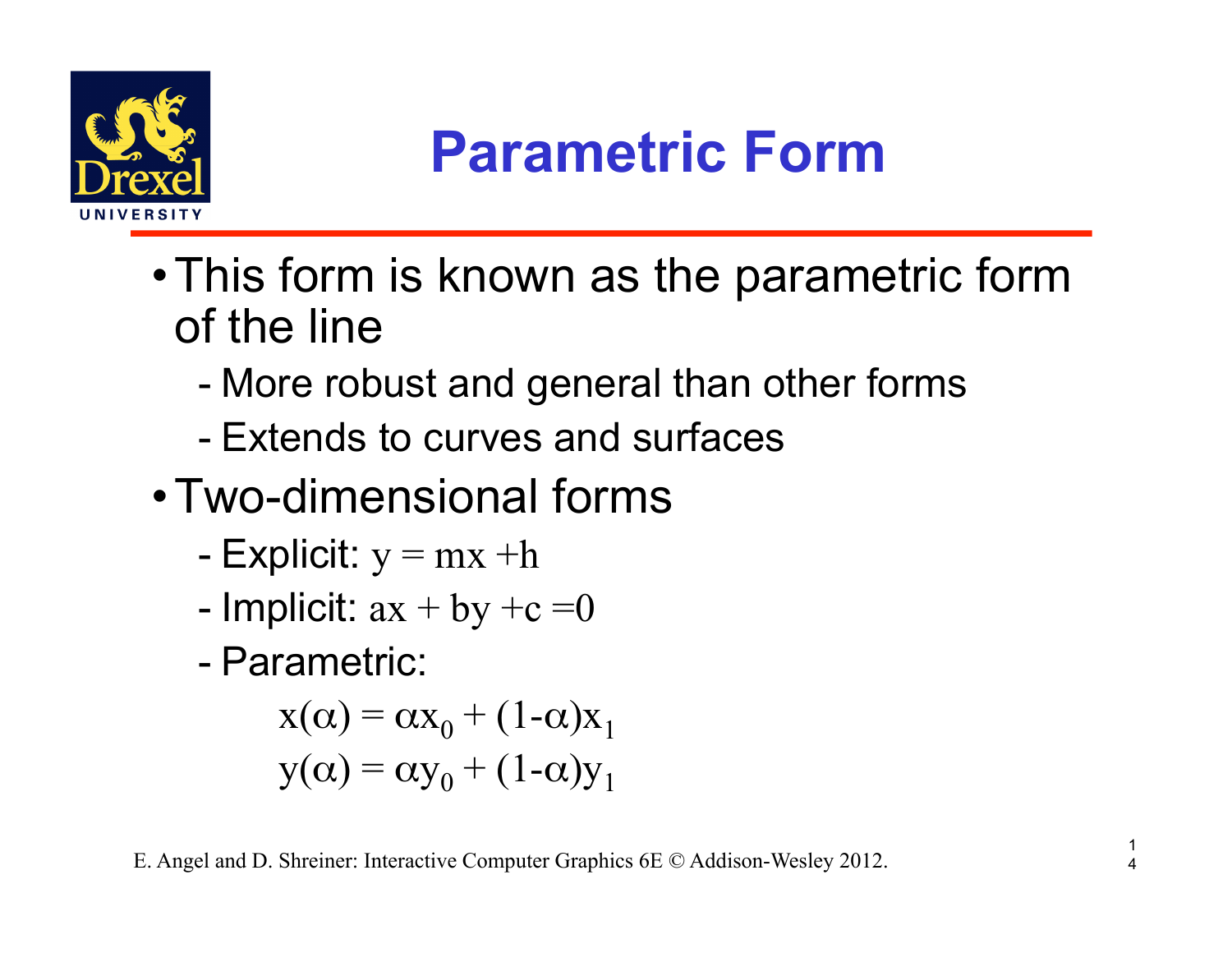

# **Rays and Line Segments**

•If  $\alpha$  >= 0, then P( $\alpha$ ) is the *ray* leaving P<sub>0</sub> in the direction **d**  If we use two points to define v, then  $P(\alpha) = Q + \alpha (R-Q) = Q + \alpha v$  $\alpha = 1$   $\beta$   $P(\alpha)$  $=\alpha R + (1-\alpha)Q$ For  $0 \le \alpha \le -1$  we get all the points on the *line segment*   $\alpha = 0$ joining R and Q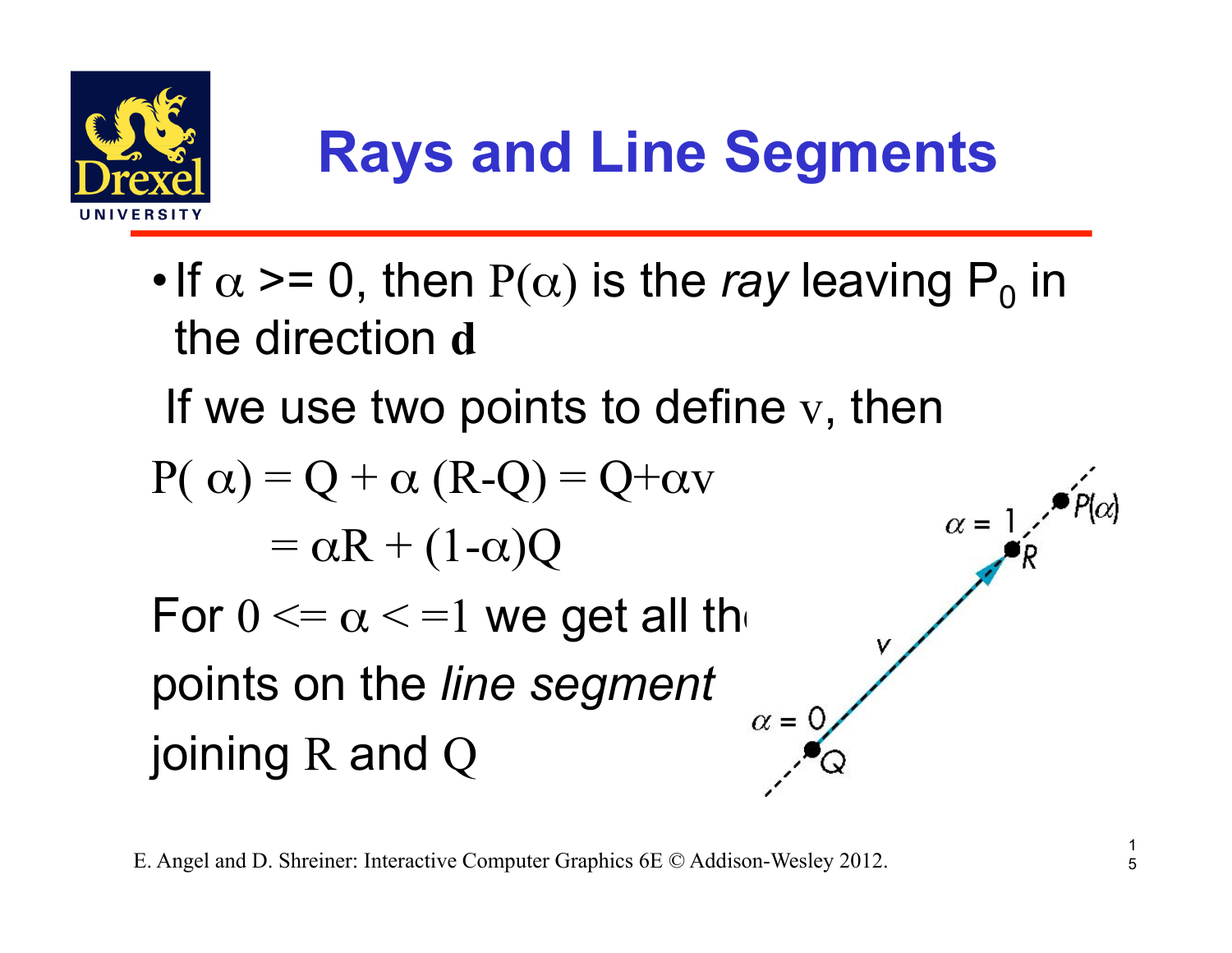



•An object is *convex* iff for any two points in the object all points on the line segment between these points are also in the object

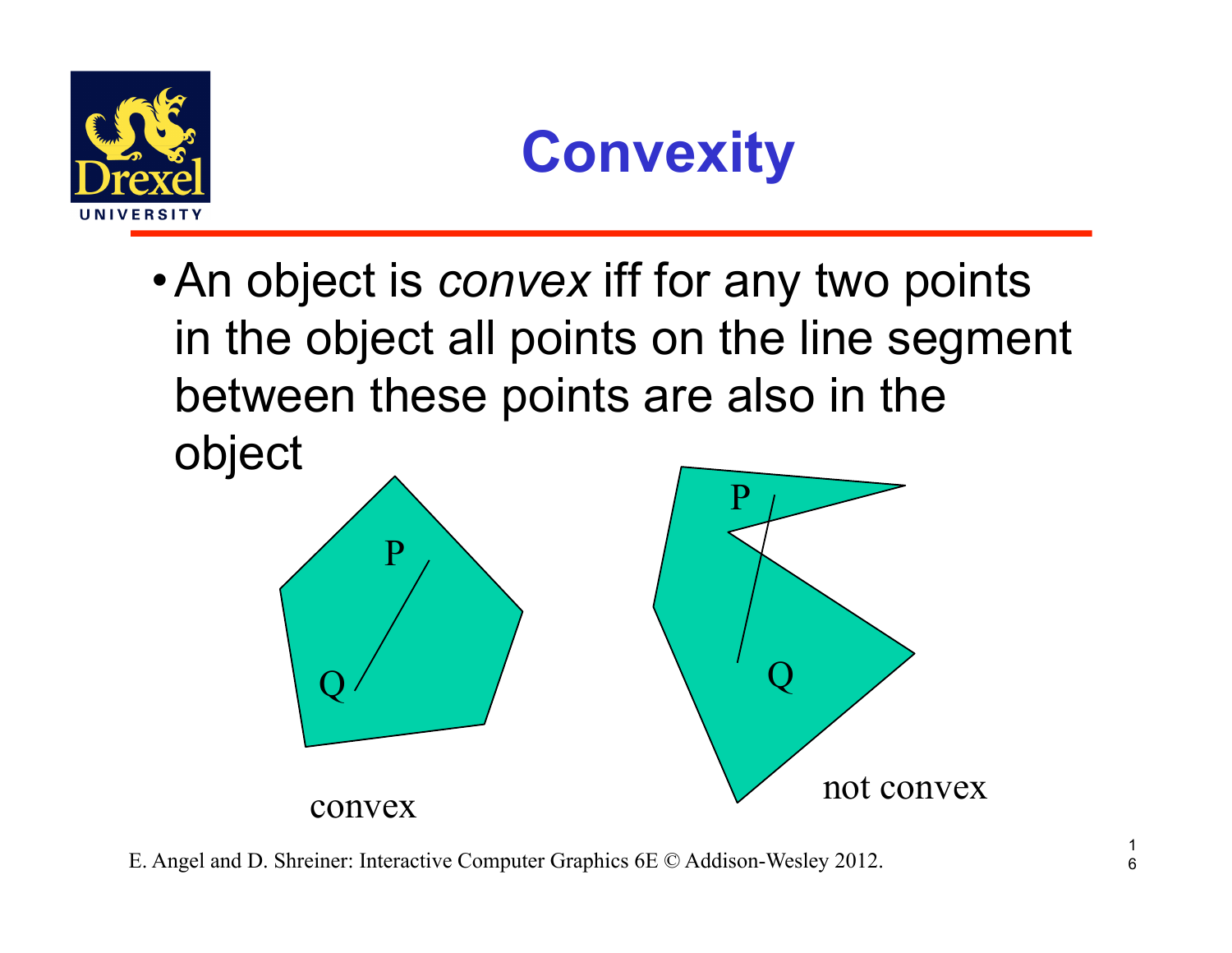



•Consider the " sum "  $P=\alpha_1P_1+\alpha_2P_2+\ldots+\alpha_nP_n$ If

 $\alpha_1+\alpha_2+\ldots+\alpha_n=1$ 

in which case we have the *affine sum* of the points  $P_1, P_2, \ldots, P_n$ 

 $\cdot$  If, in addition,  $\alpha_i$   $\geq$  =0, we have the *convex hull* of  $P_1, P_2, \ldots, P_n$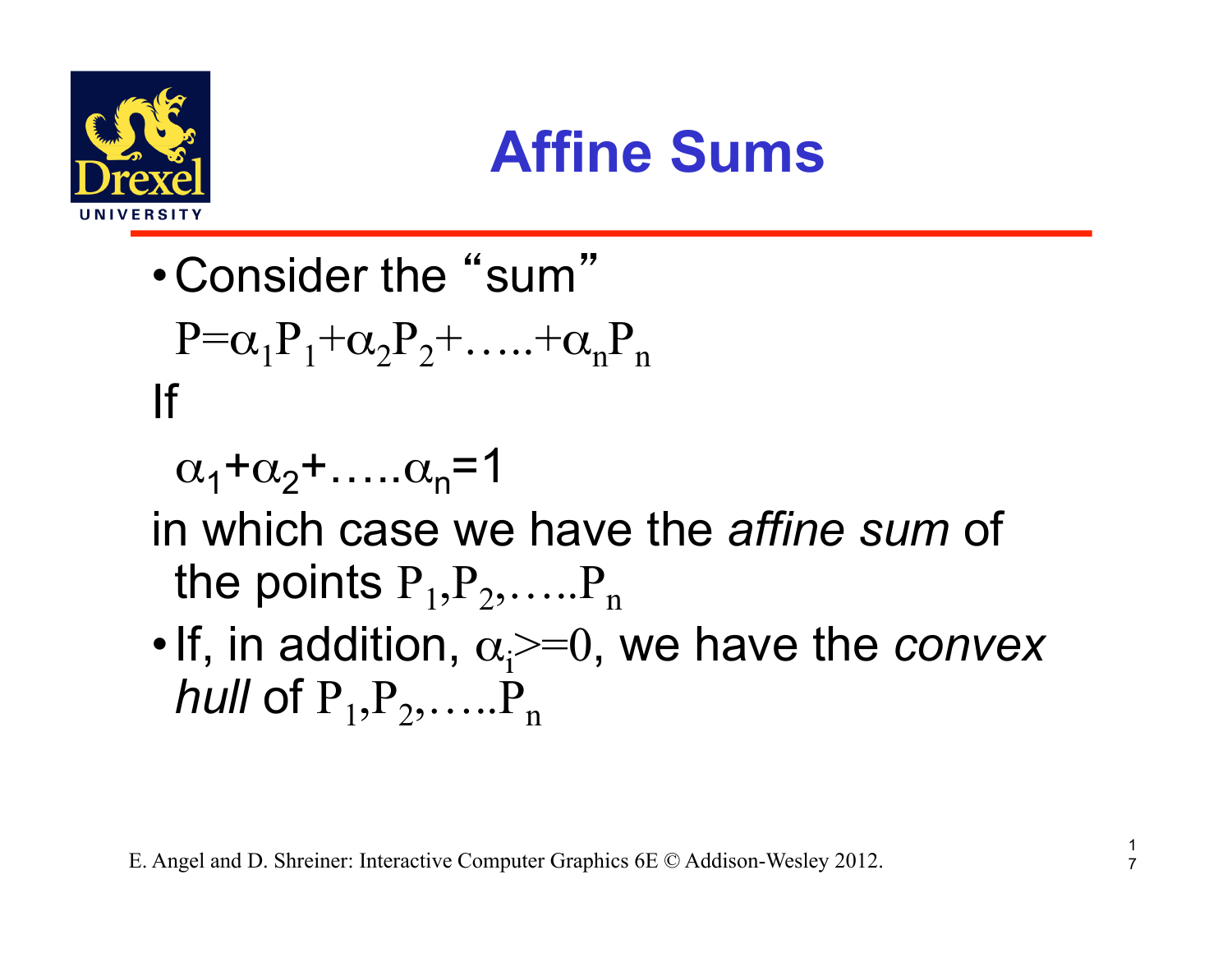

#### **Convex Hull**

- Smallest convex object containing  $P_1, P_2, \ldots P_n$
- •Formed by "shrink wrapping" points

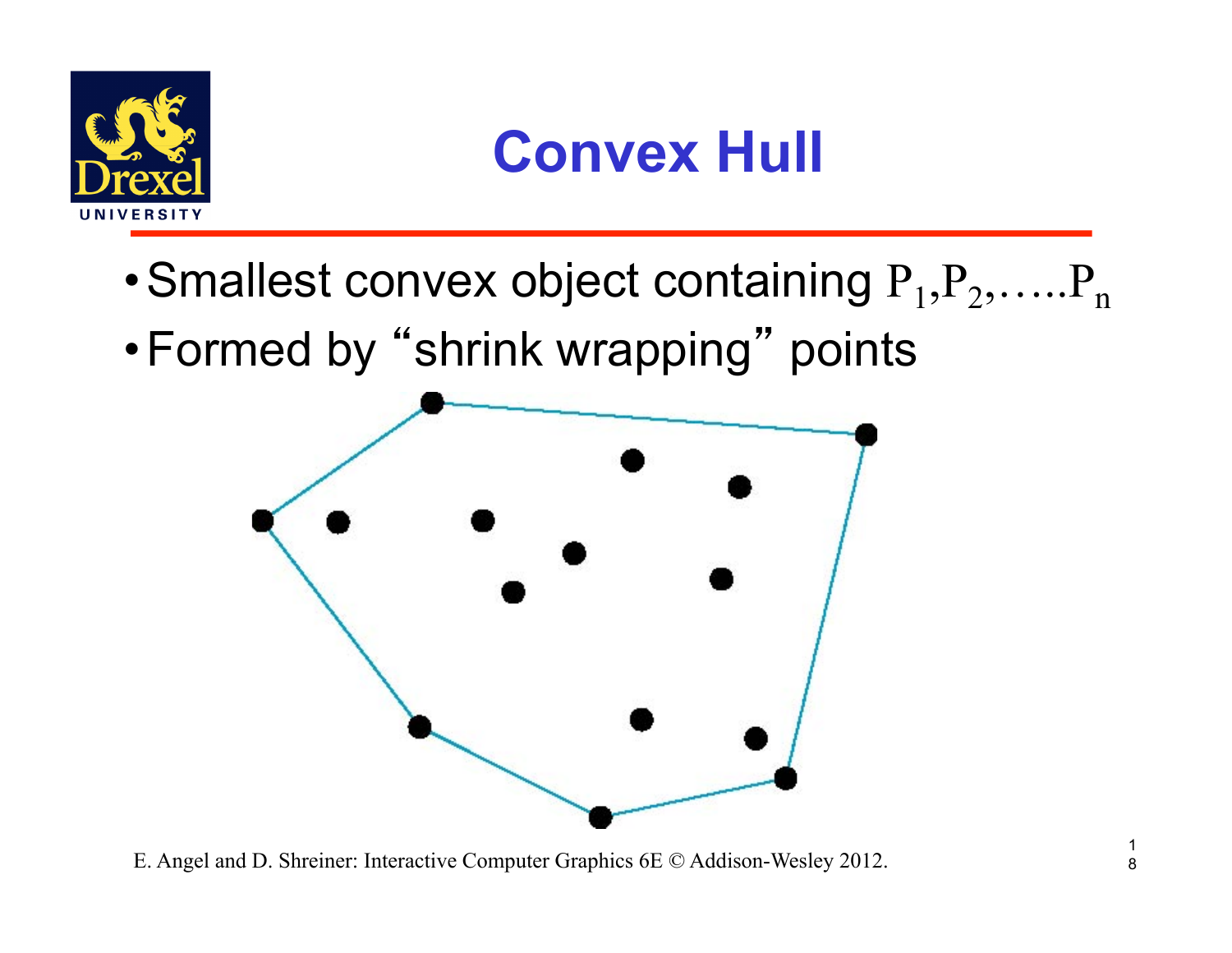

#### **Curves and Surfaces**

- •Curves are one parameter entities of the form  $P(\alpha)$  where the function is nonlinear
- •Surfaces are formed from two-parameter functions  $P(\alpha, \beta)$ 
	- Linear functions give planes and polygons

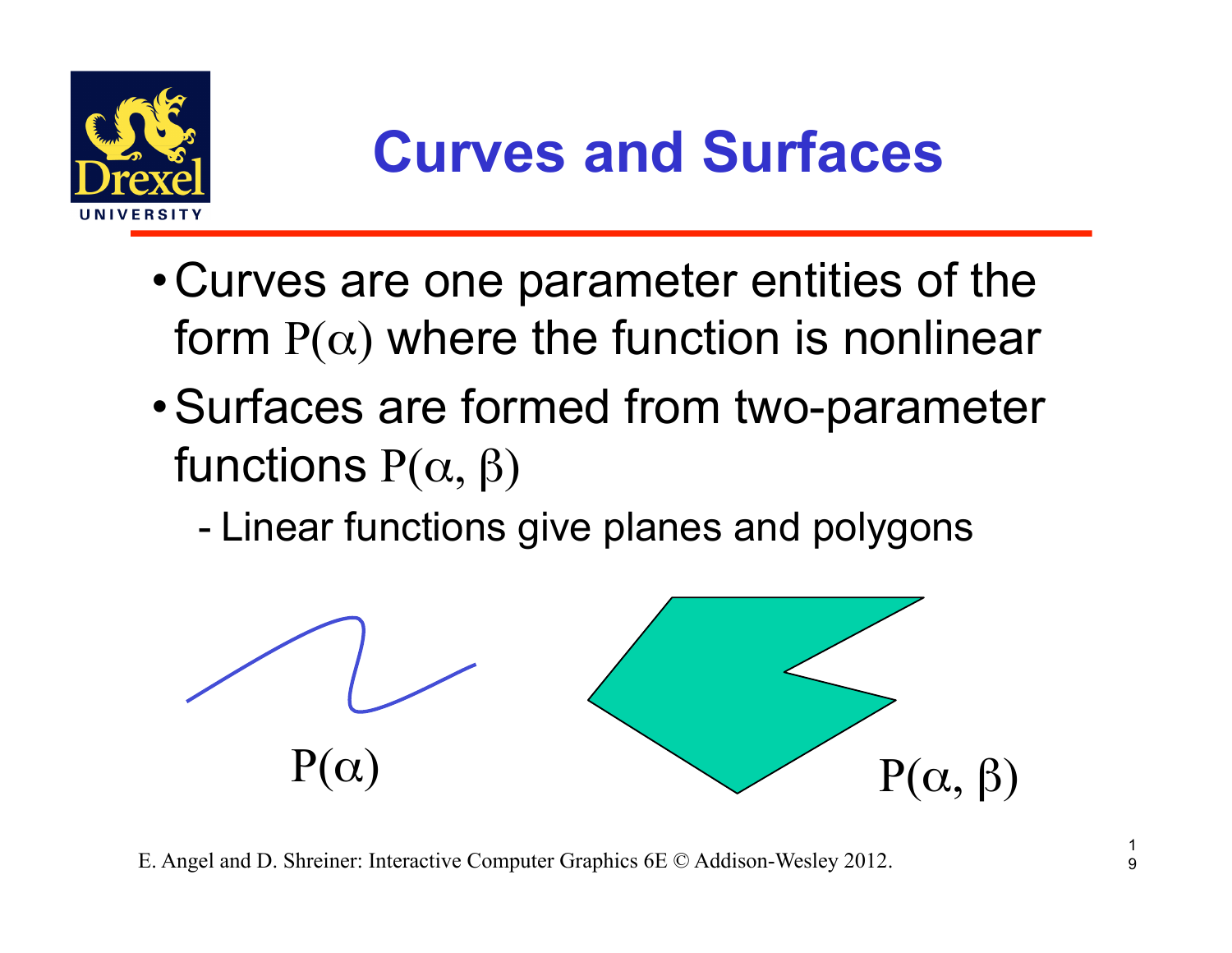



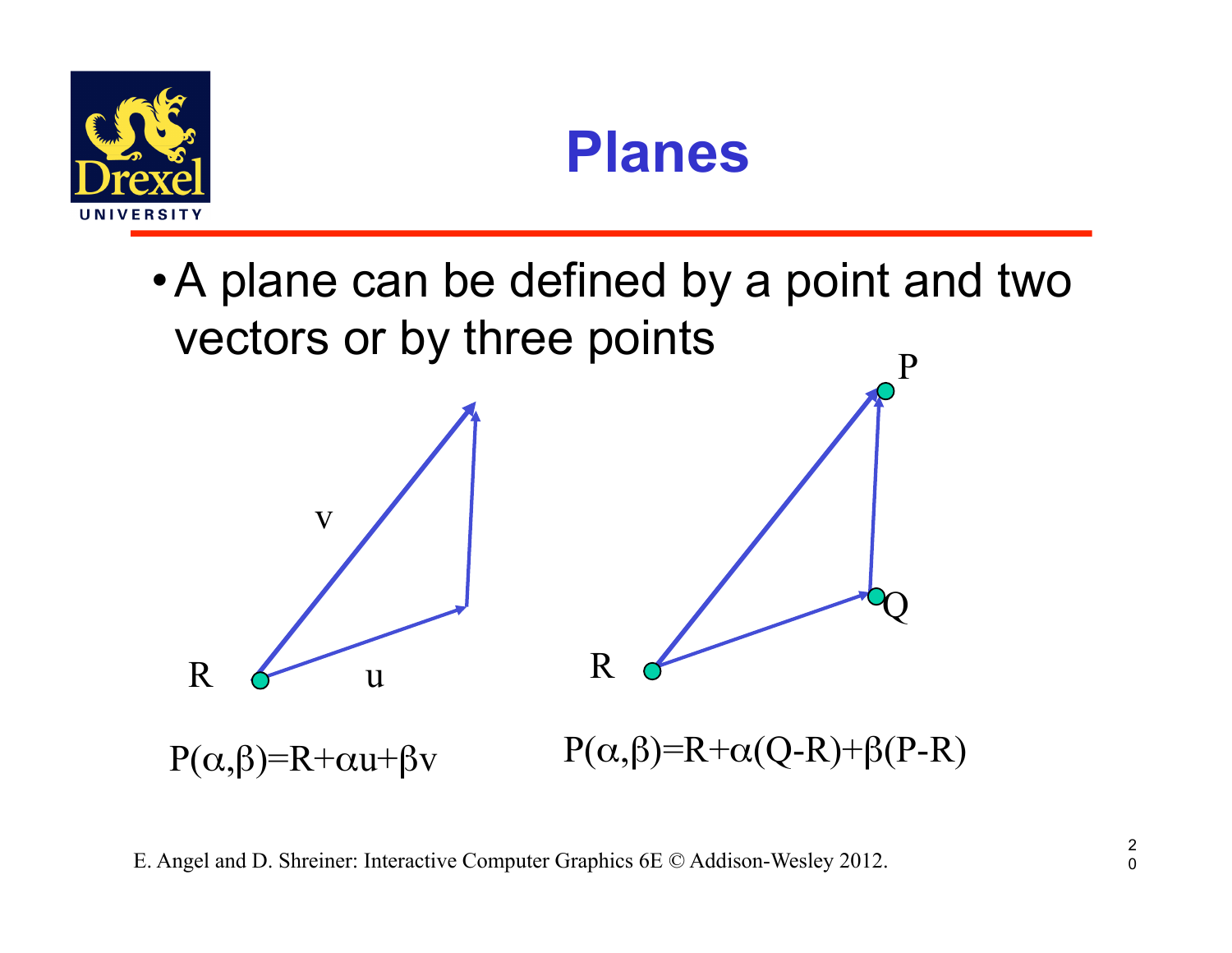

E. Angel and D. Shreiner: Interactive Computer Graphics 6E © Addison-Wesley 2012.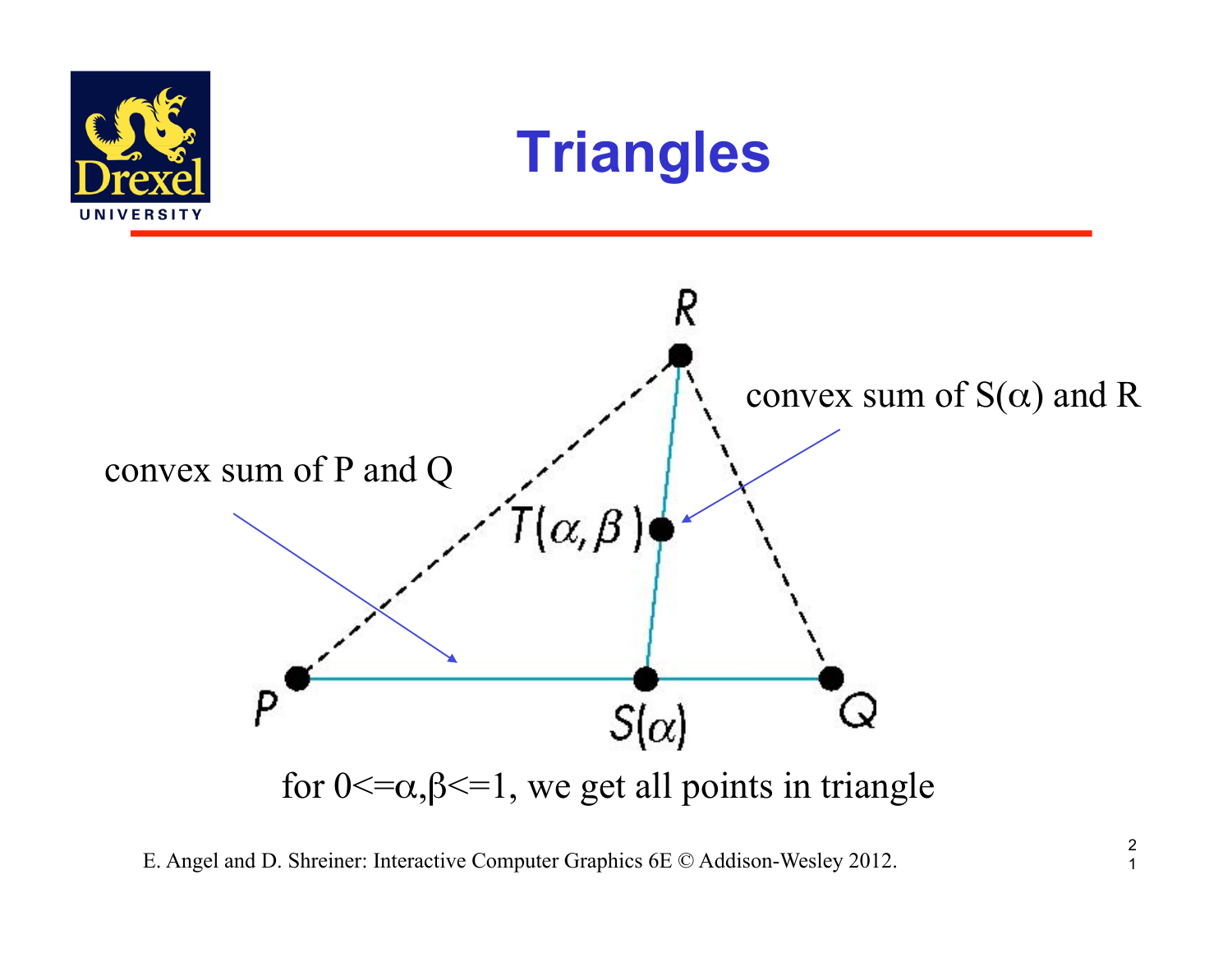

# **Barycentric Coordinates**

Triangle is convex so any point inside can be represented as an affine sum  $P(\alpha_1, \alpha_2, \alpha_3) = \alpha_1 P + \alpha_2 Q + \alpha_3 R$ where  $\alpha_1 + \alpha_2 + \alpha_3 = 1$ 

 $\alpha_i$ >=0

The representation is called the **barycentric coordinate** representation of P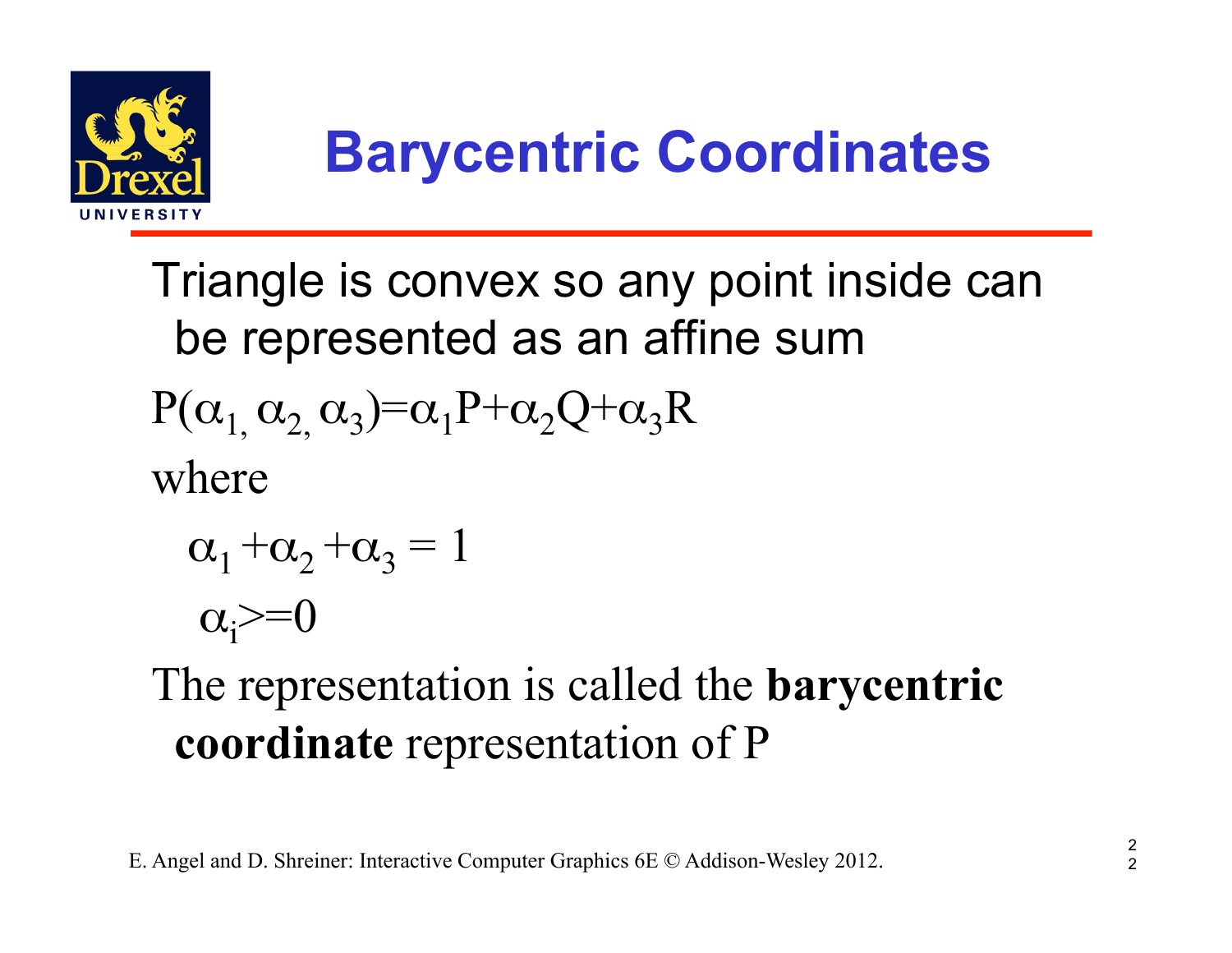

#### **Normals**

- Every plane has a vector **n** normal (perpendicular, orthogonal) to it
- From point-two vector form  $P(\alpha,\beta)=R+\alpha u+\beta v$ , we know we can use the cross product to find  $n = u \times v$  and the equivalent form

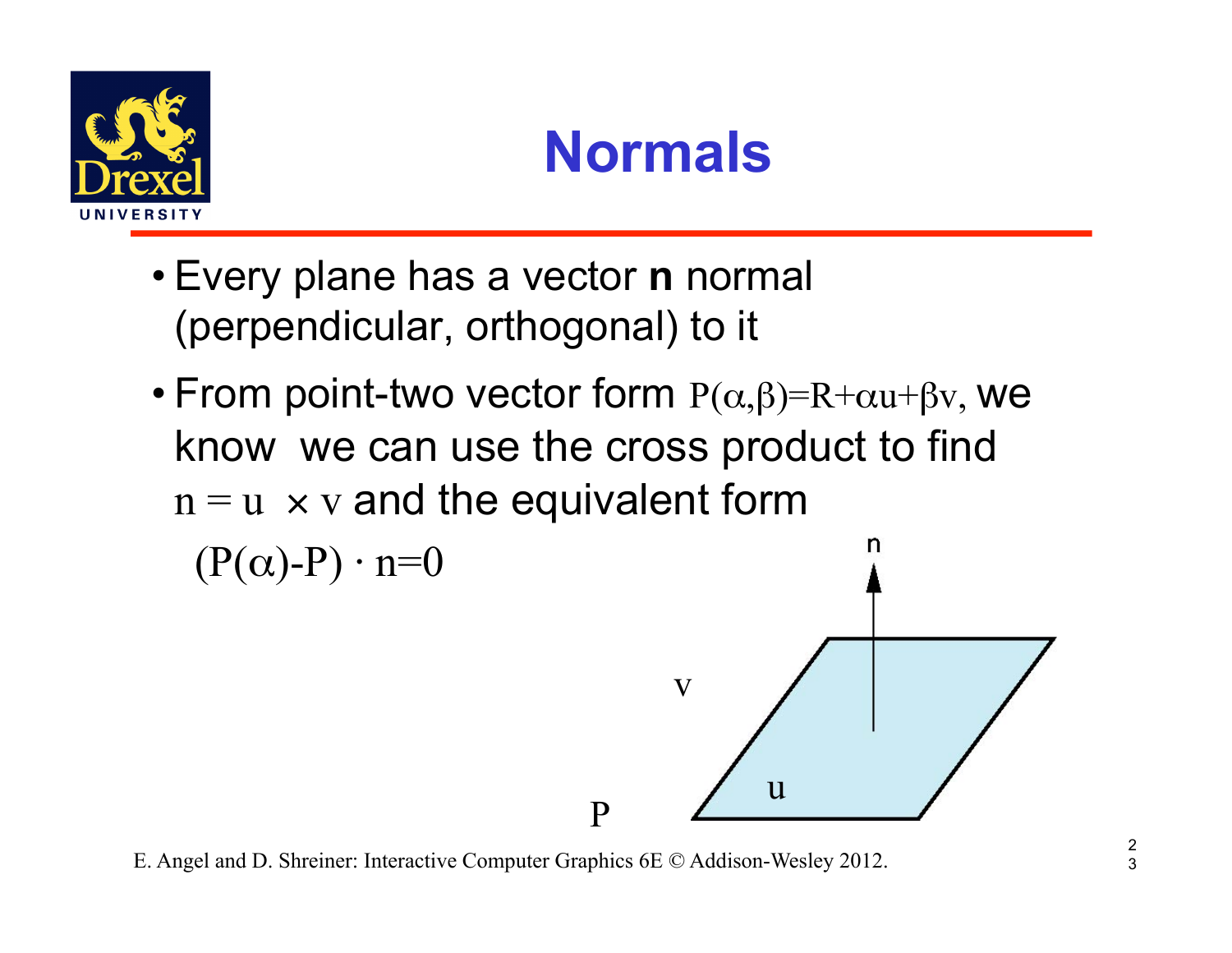

#### **Representation**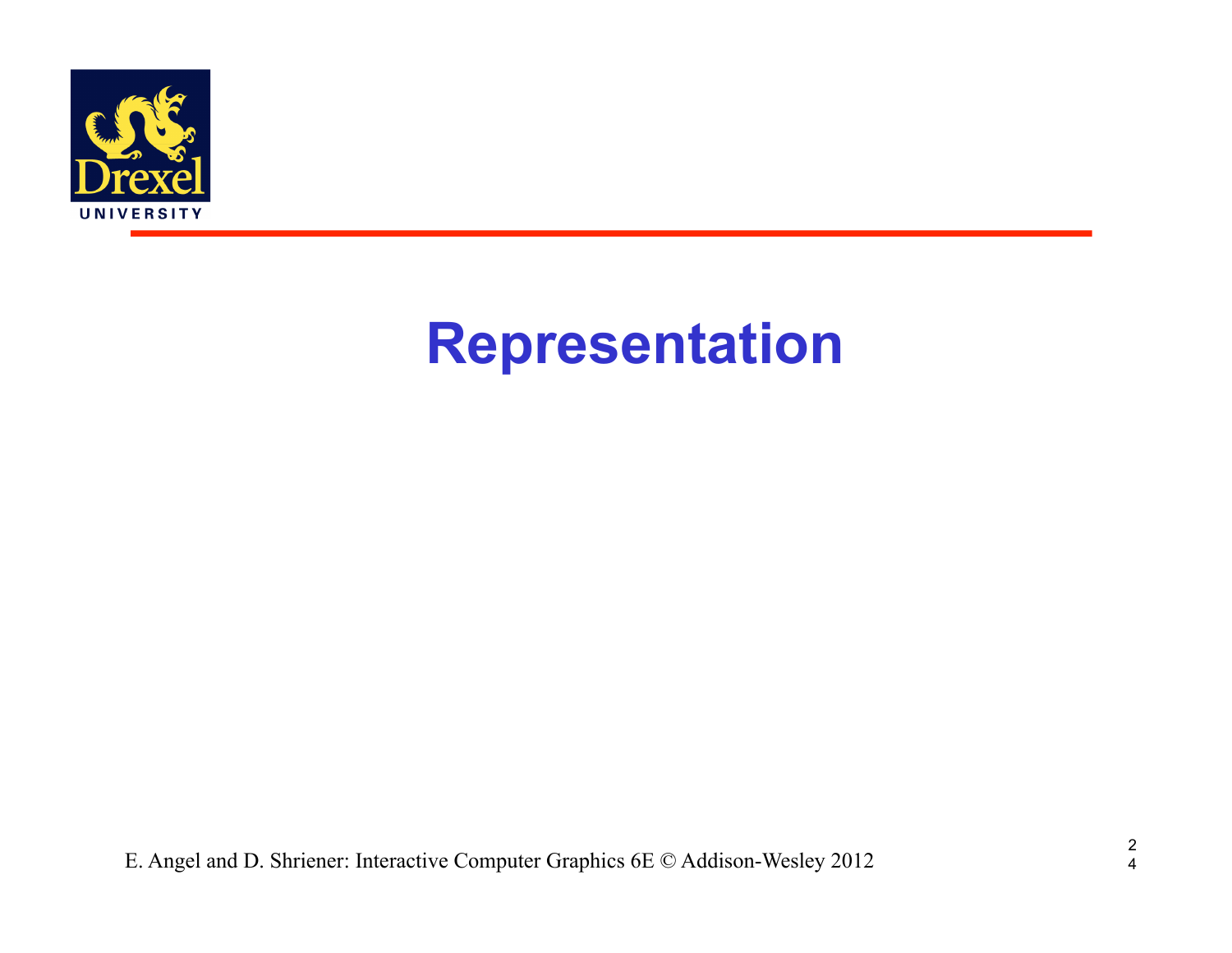

# **Objectives**

- Introduce concepts such as dimension and basis
- •Introduce coordinate systems for representing vectors spaces and frames for representing affine spaces
- •Discuss change of frames and bases
- •Introduce homogeneous coordinates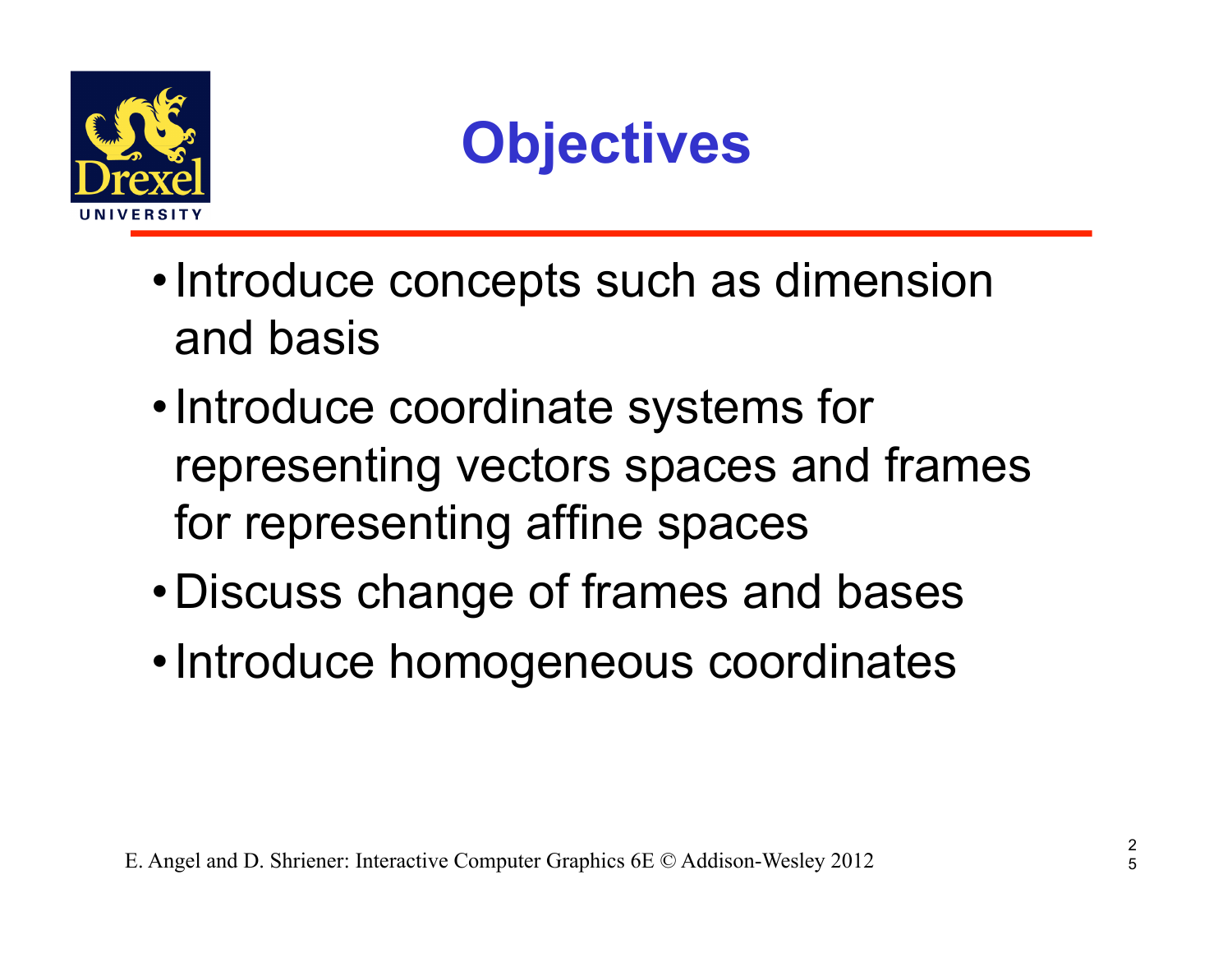

• A set of vectors  $v_1, v_2, ..., v_n$  is *linearly independent* if

 $\alpha_1 v_1 + \alpha_2 v_2 + \ldots$   $\alpha_n v_n = 0$  iff  $\alpha_1 = \alpha_2 = \ldots = 0$ 

- If a set of vectors is linearly independent, we cannot represent one in terms of the others
- If a set of vectors is linearly dependent, at least one can be written in terms of the others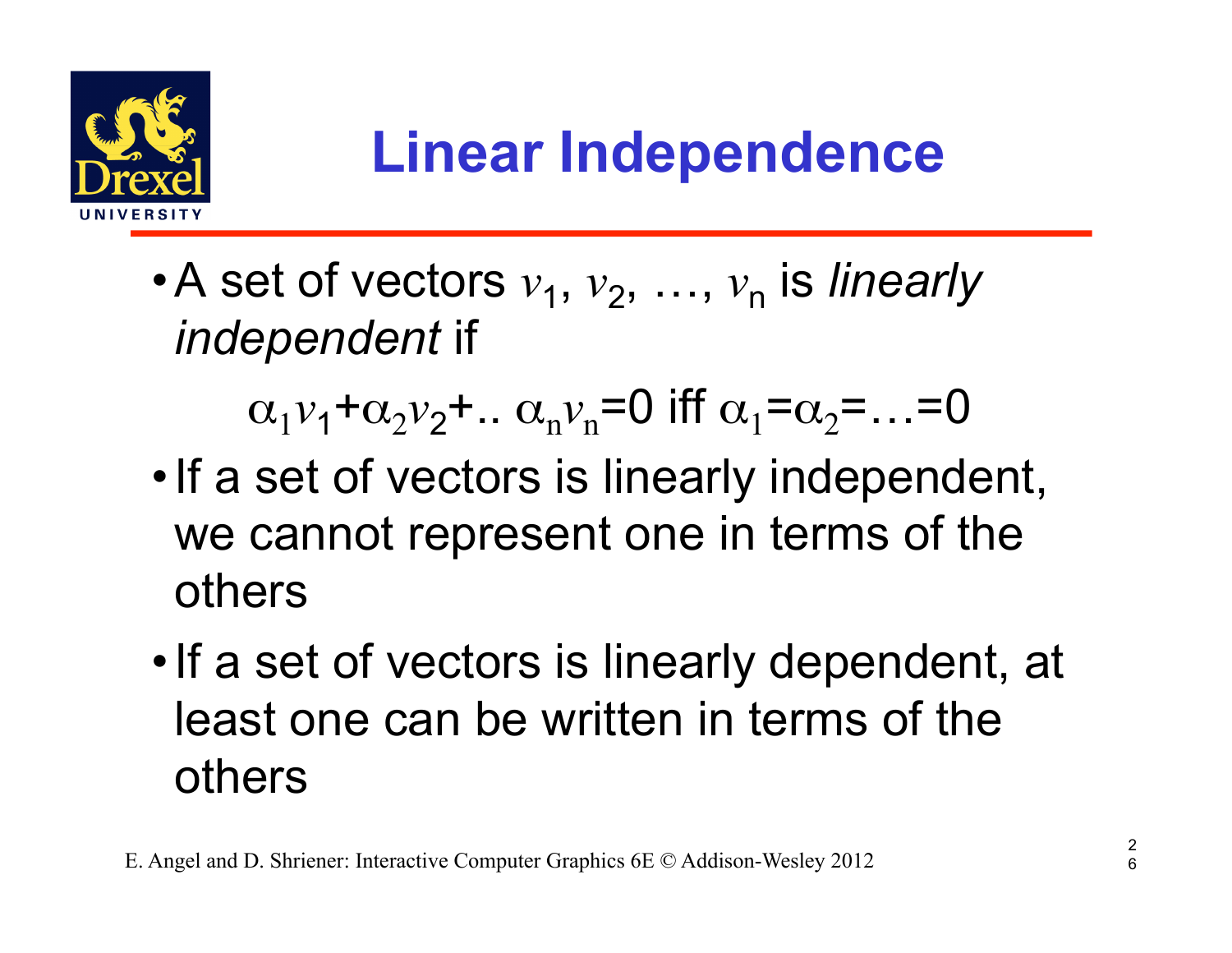

## **Dimension**

- In a vector space, the maximum number of linearly independent vectors is fixed and is called the *dimension* of the space
- In an *n*-dimensional space, any set of n linearly independent vectors form a *basis* for the space
- Given a basis  $v_1, v_2, \ldots, v_n$ , any vector  $v$  can be written as

 $v = \alpha_1 v_1 + \alpha_2 v_2 + \ldots + \alpha_n v_n$ where the  $\{\alpha_i\}$  are unique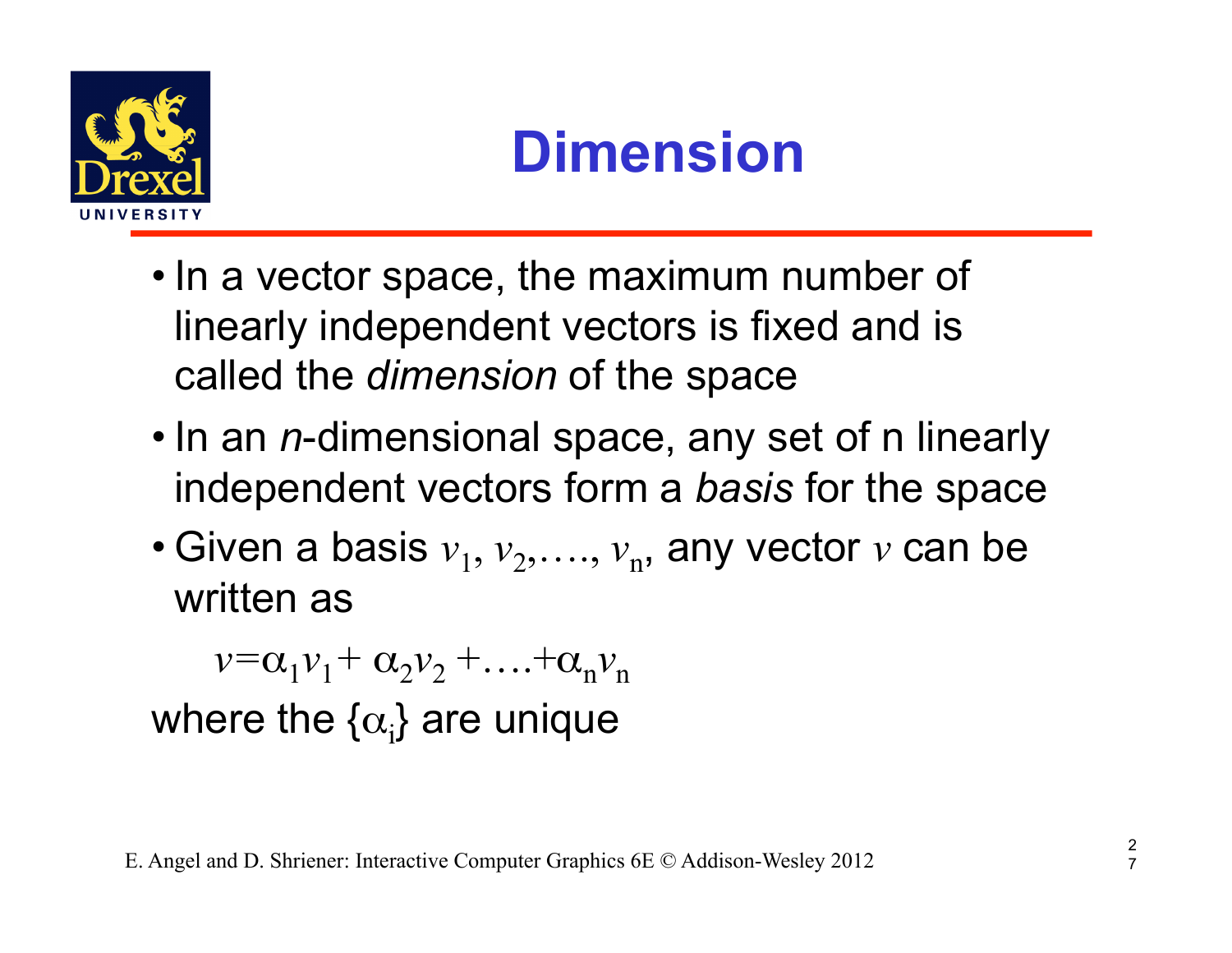

# **Representation**

- •Until now we have been able to work with geometric entities without using any frame of reference, such as a coordinate system
- •Need a frame of reference to relate points and objects to our physical world.
	- For example, where is a point? Can't answer without a reference system
	- World coordinates
	- Camera coordinates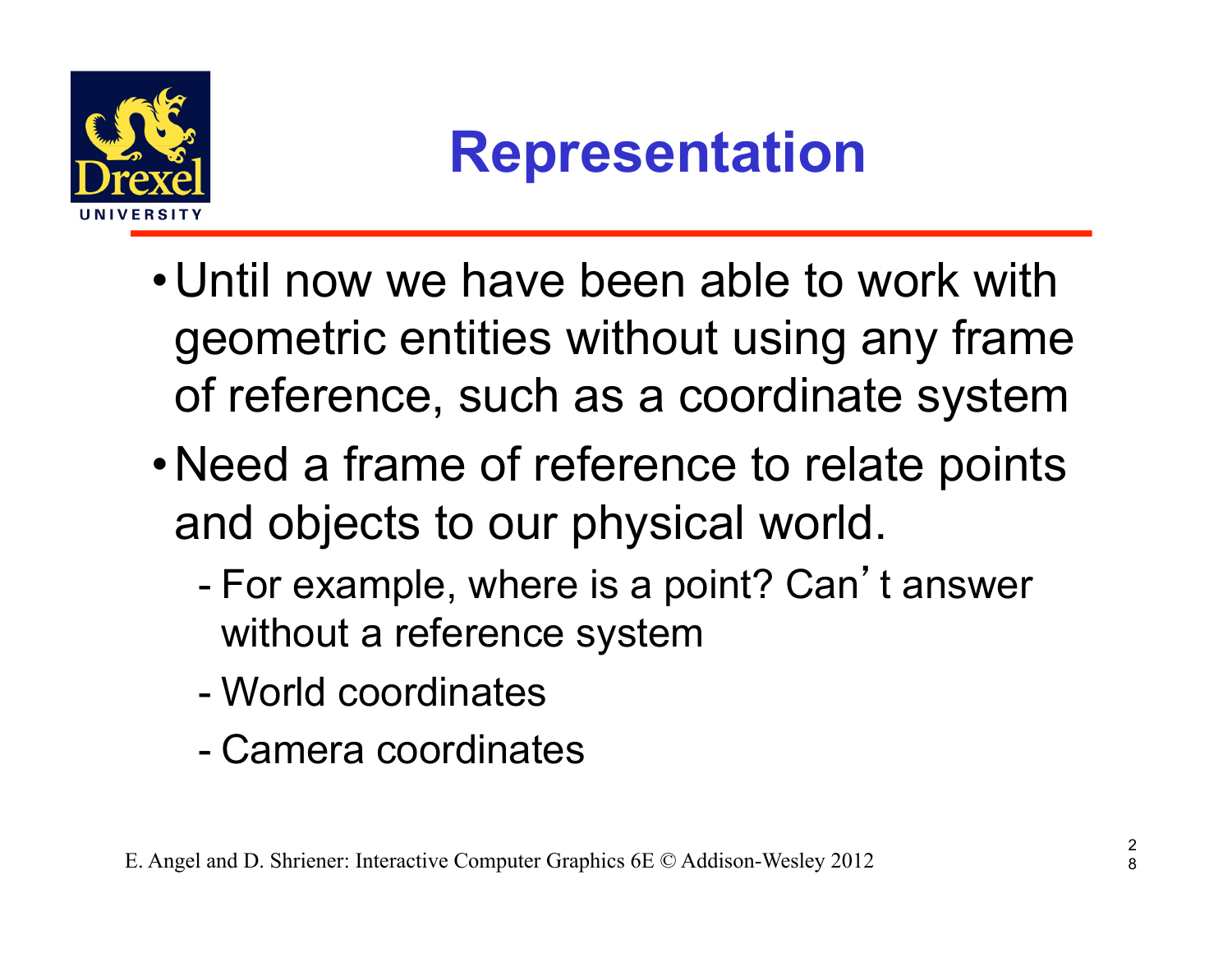

## **Coordinate Systems**

- Consider a basis  $v_1, v_2, \ldots, v_n$
- A vector is written  $v = \alpha_1 v_1 + \alpha_2 v_2 + \ldots + \alpha_n v_n$
- The list of scalars  $\{\alpha_1, \alpha_2, \ldots, \alpha_n\}$  is the *representation* of *v* with respect to the given basis
- We can write the representation as a row or column array of scalars ⎤  $\int \alpha_1$

$$
\mathbf{a} = [\alpha_1 \ \alpha_2 \ \dots \ \alpha_n]^T = \begin{bmatrix} \alpha_2 \\ \alpha_2 \\ \vdots \\ \alpha_n \end{bmatrix}
$$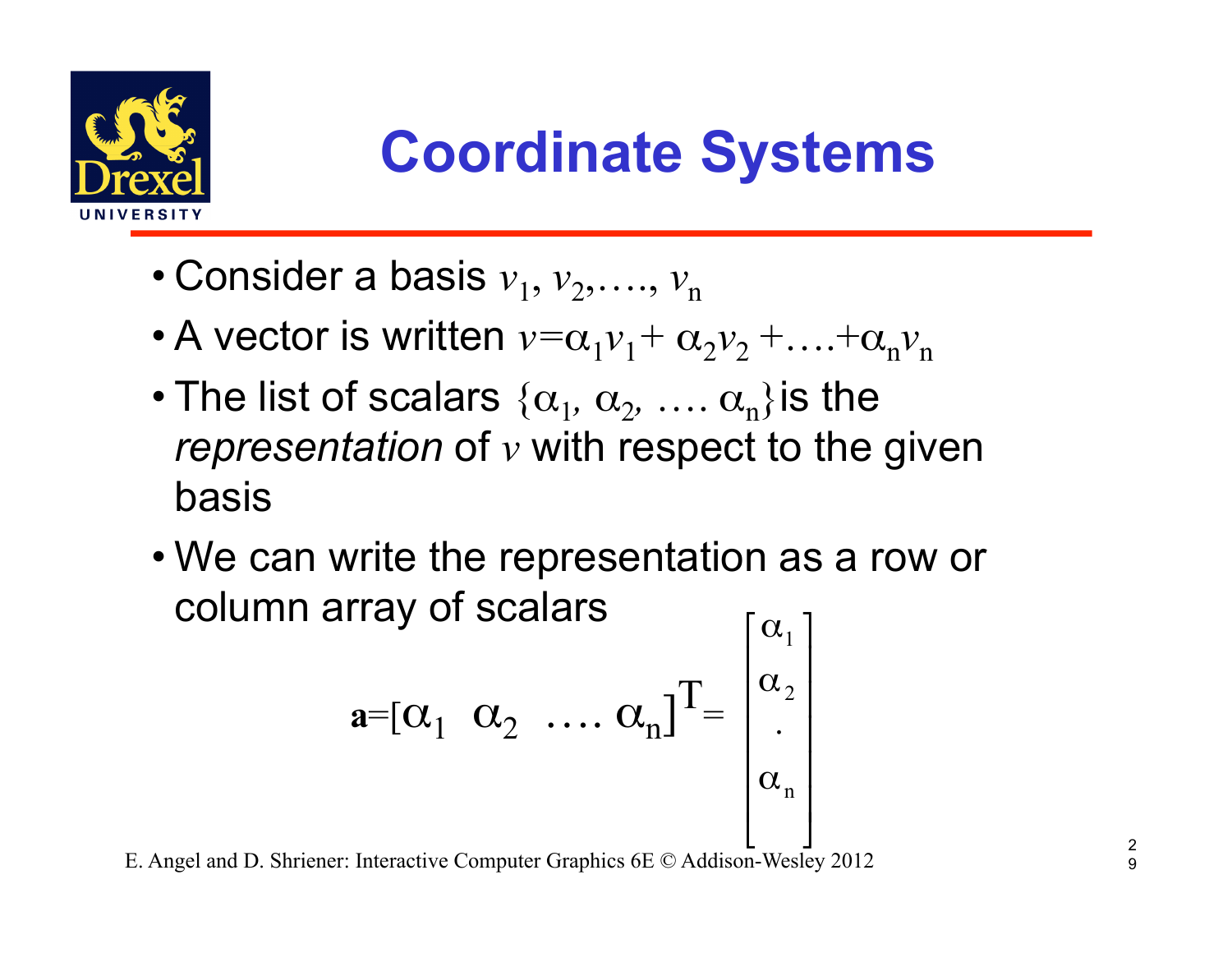

#### **Example**

- $v=2v_1+3v_2-4v_3$
- $\mathbf{a} = [2, 3, -4]^T$
- Note that this representation is with respect to a particular basis
- •For example, in OpenGL we start by representing vectors using the object basis but later the system needs a representation in terms of the camera or eye basis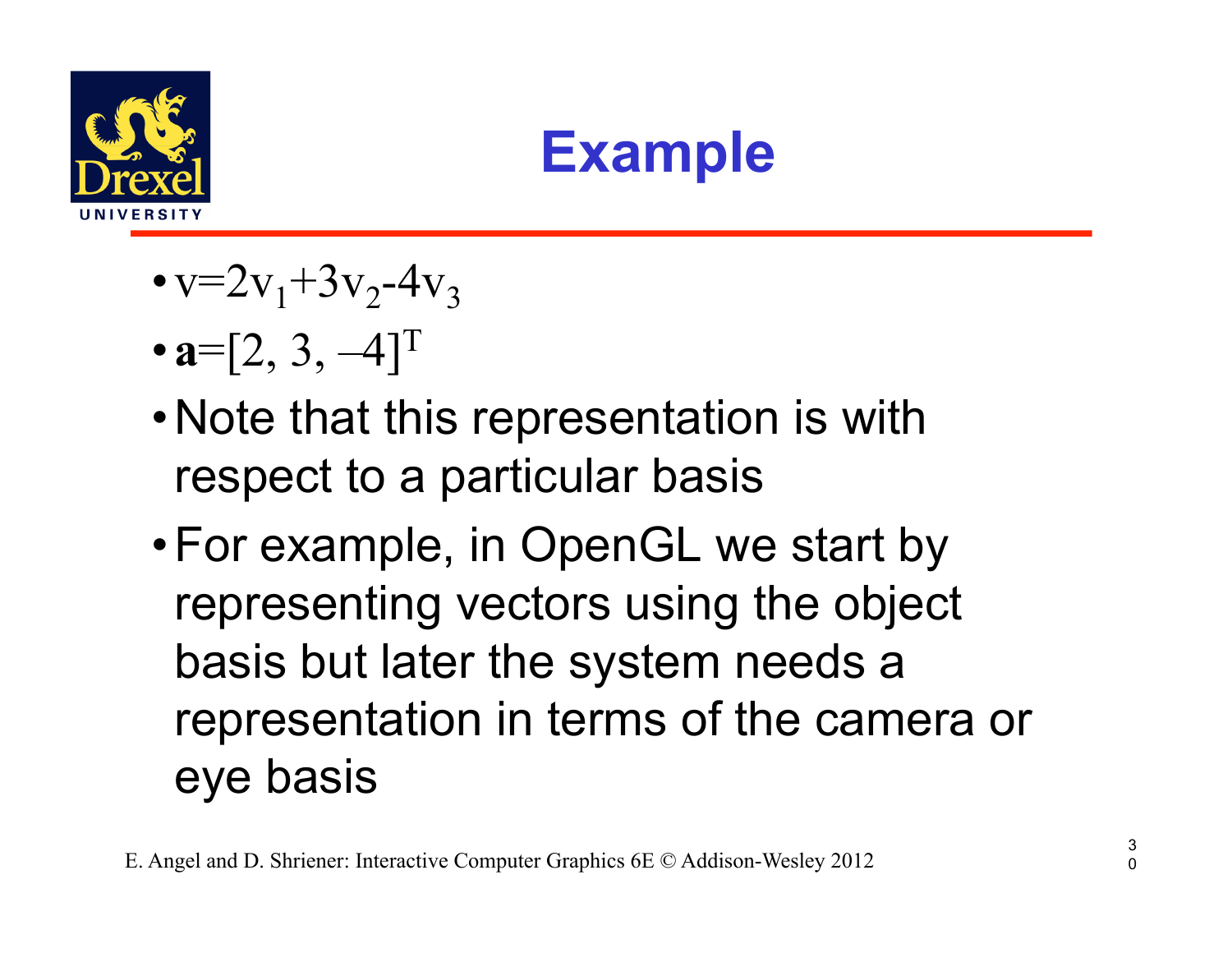

#### **Coordinate Systems**

#### •Which is correct?



#### •Both are because vectors have no fixed location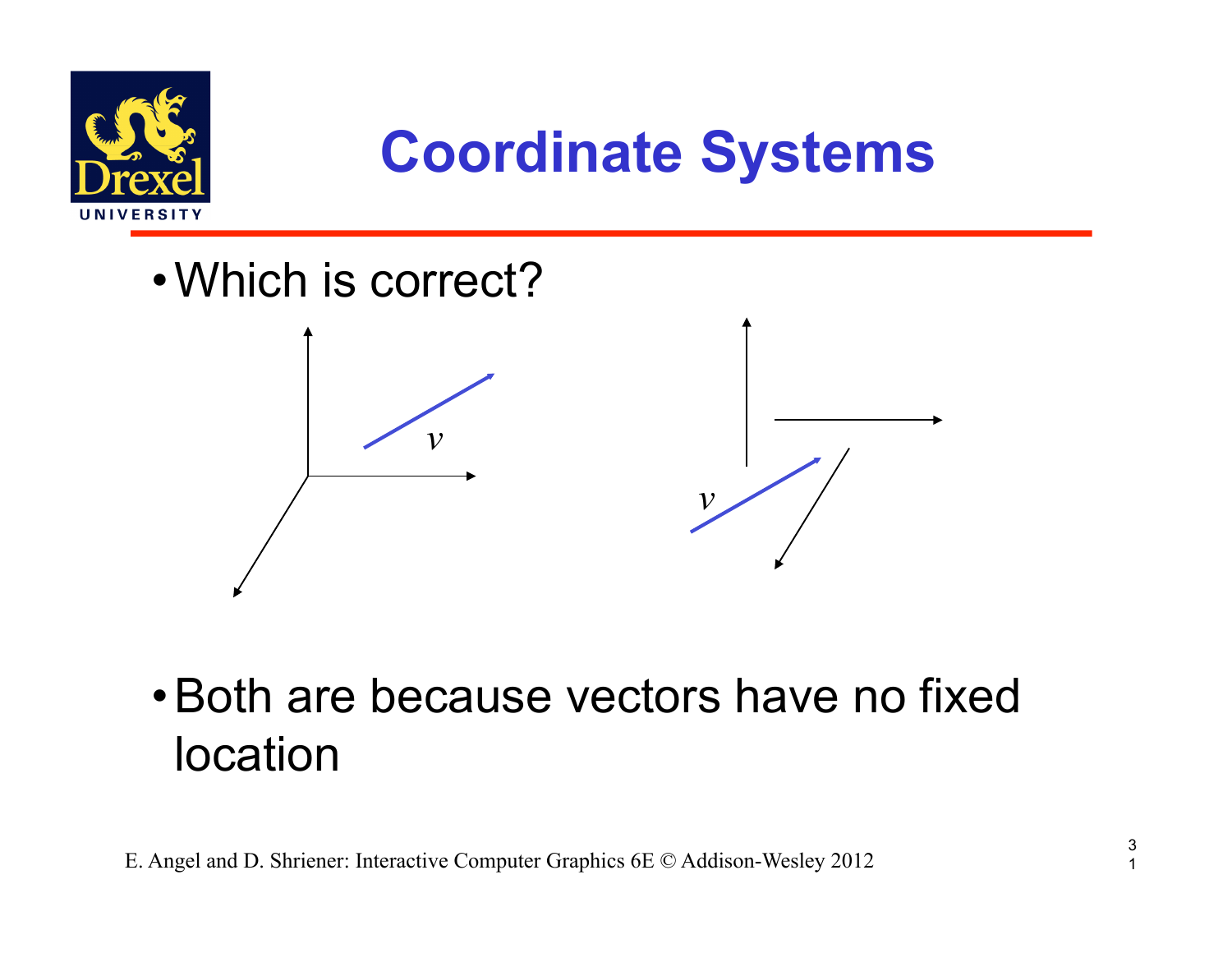



- •A coordinate system is insufficient to represent points
- •If we work in an affine space we can add a single point, the *origin*, to the basis vectors to form a *frame*

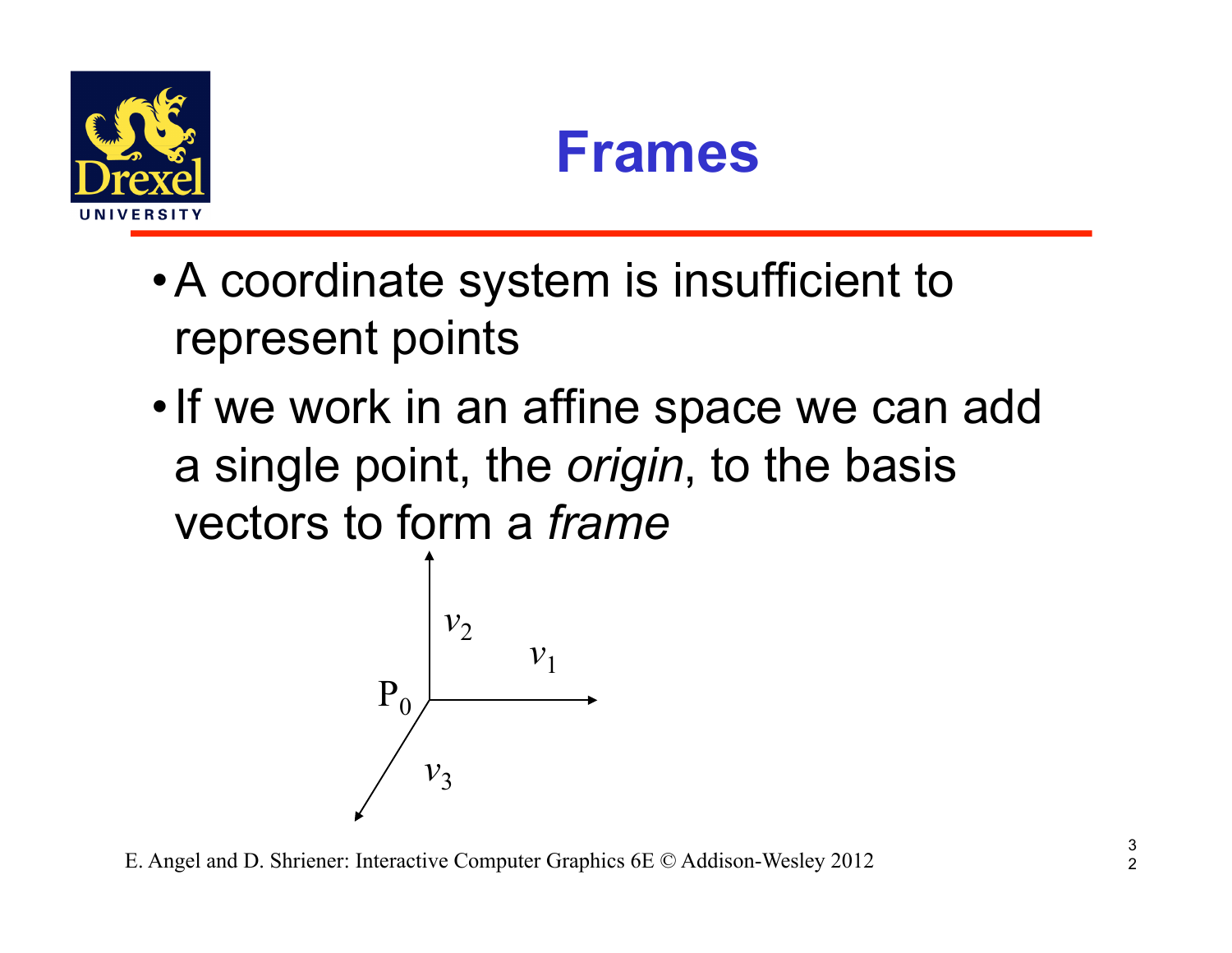

#### **Representation in a Frame**

- Frame determined by  $(P_0, v_1, v_2, v_3)$
- •Within this frame, every vector can be written as

$$
v = \alpha_1 v_1 + \alpha_2 v_2 + \ldots + \alpha_n v_n
$$

•Every point can be written as

$$
P = P_0 + \beta_1 v_1 + \beta_2 v_2 + \dots + \beta_n v_n
$$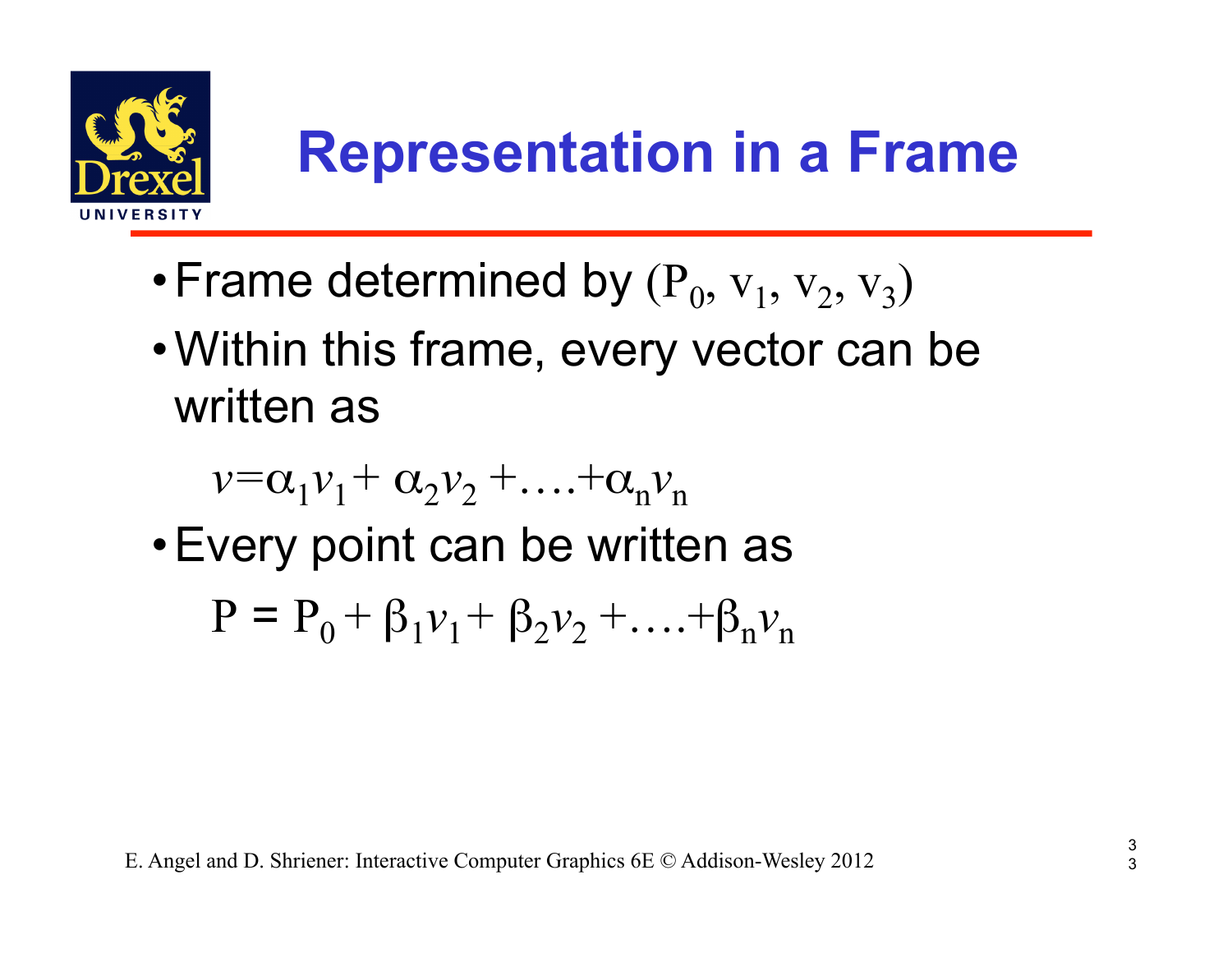

# **Confusing Points and Vectors**

 $\sqrt{ }$ 

Consider the point and the vector

P = P<sub>0</sub> + β<sub>1</sub>v<sub>1</sub> + β<sub>2</sub>v<sub>2</sub> +....+β<sub>n</sub>v<sub>n</sub>  
\nv=α<sub>1</sub>v<sub>1</sub> + α<sub>2</sub>v<sub>2</sub> +....+α<sub>n</sub>v<sub>n</sub>  
\nThey appear to have the similar representations  
\n
$$
\mathbf{p} = [\beta_1 \beta_2 \beta_3] \qquad \mathbf{v} = [\alpha_1 \alpha_2 \alpha_3]
$$
\nwhich confuses the point with the vector  
\nA vector has no position  
\nVector can be placed anywhere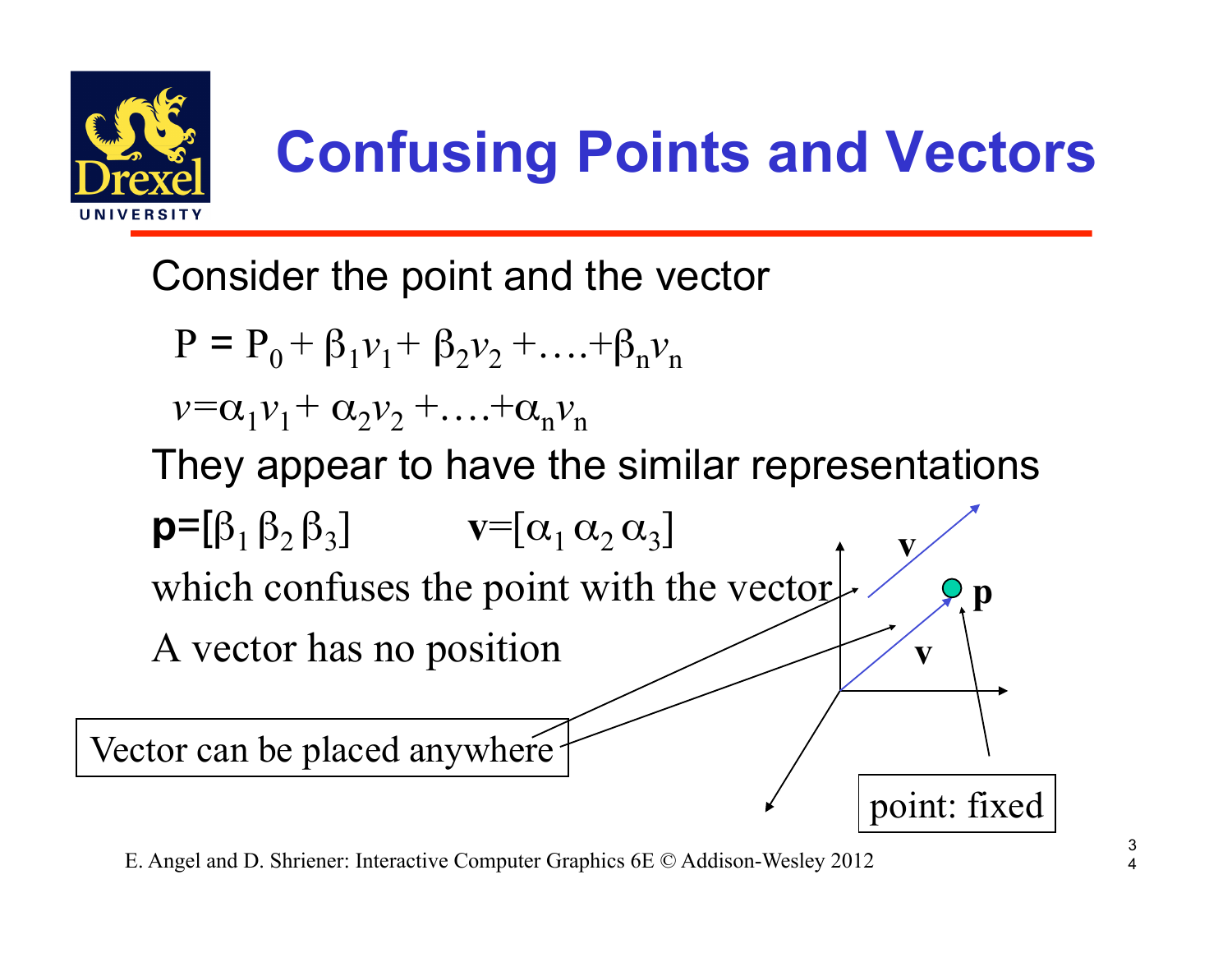

#### **A Single Representation**

If we define  $0\cdot P = 0$  and  $1\cdot P = P$  then we can write  $v = \alpha_1 v_1 + \alpha_2 v_2 + \alpha_3 v_3 = [\alpha_1 \alpha_2 \alpha_3 \alpha_1] [v_1 v_2 v_3 P_0]$ <sup>T</sup>  $P = P_0 + \beta_1 v_1 + \beta_2 v_2 + \beta_3 v_3 = [\beta_1 \beta_2 \beta_3 1] [v_1 v_2 v_3 P_0]$ Thus we obtain the four-dimensional *homogeneous coordinate* representation  $\mathbf{v} = [\alpha_1 \alpha_2 \alpha_3 0]$  T  $\mathbf{p} = [\beta_1 \beta_2 \beta_3 1]$ T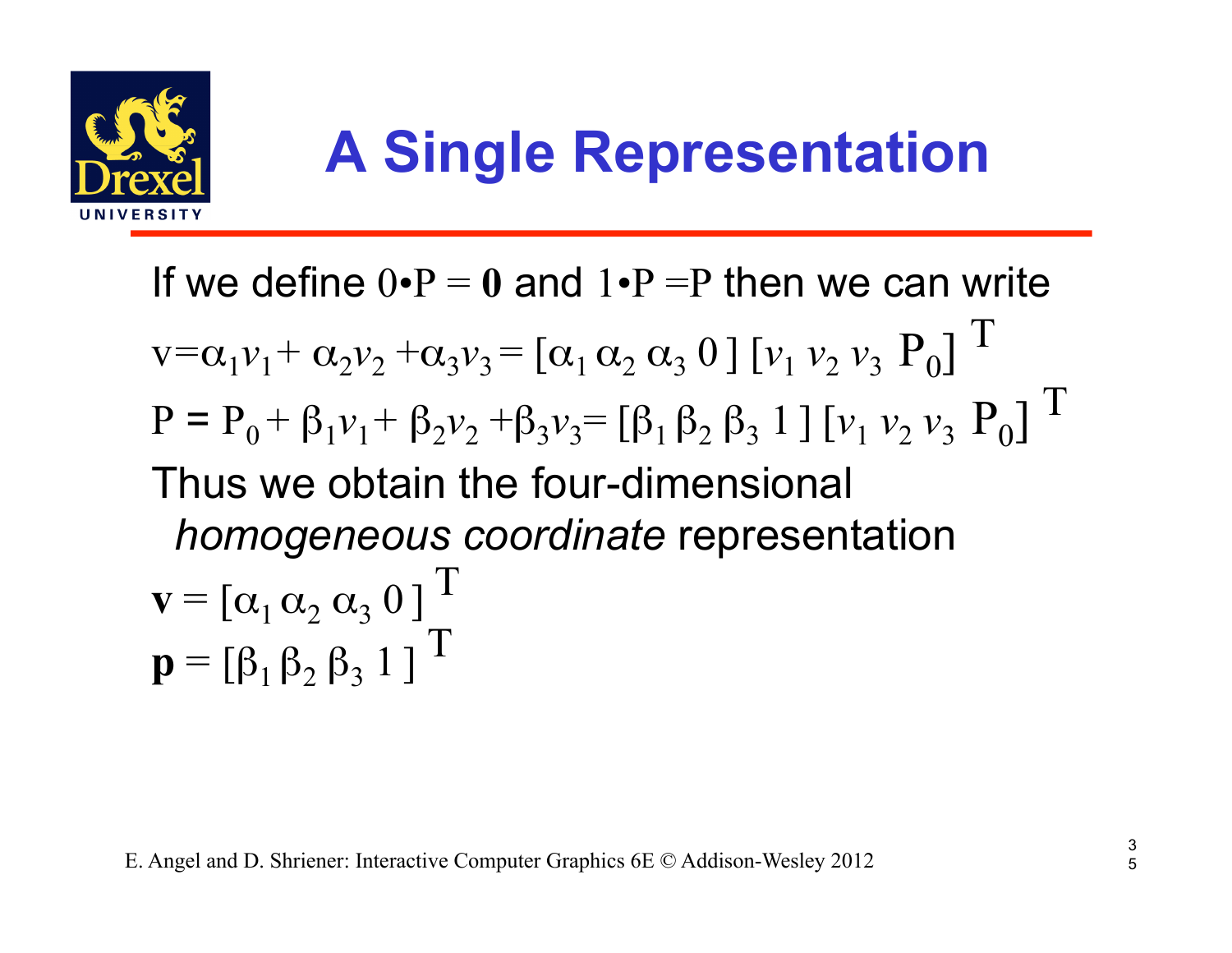

The homogeneous coordinates form for a three dimensional point [x y z] is given as  $\mathbf{p} = [\mathbf{x}' \ \mathbf{y}' \ \mathbf{z}' \ \mathbf{w}]^\mathsf{T} = [\mathbf{w} \mathbf{x} \ \mathbf{w} \mathbf{y} \ \mathbf{w} \mathbf{z} \ \mathbf{w}]^\mathsf{T}$ We return to a three dimensional point (for  $w\neq 0$ ) by  $x \leftarrow x' / w$ y←y '/w  $z \leftarrow z' / w$ 

If  $w=0$ , the representation is that of a vector

Note that homogeneous coordinates replaces points in three dimensions by lines through the origin in four dimensions

For w=1, the representation of a point is  $[x \ y \ z \ 1]$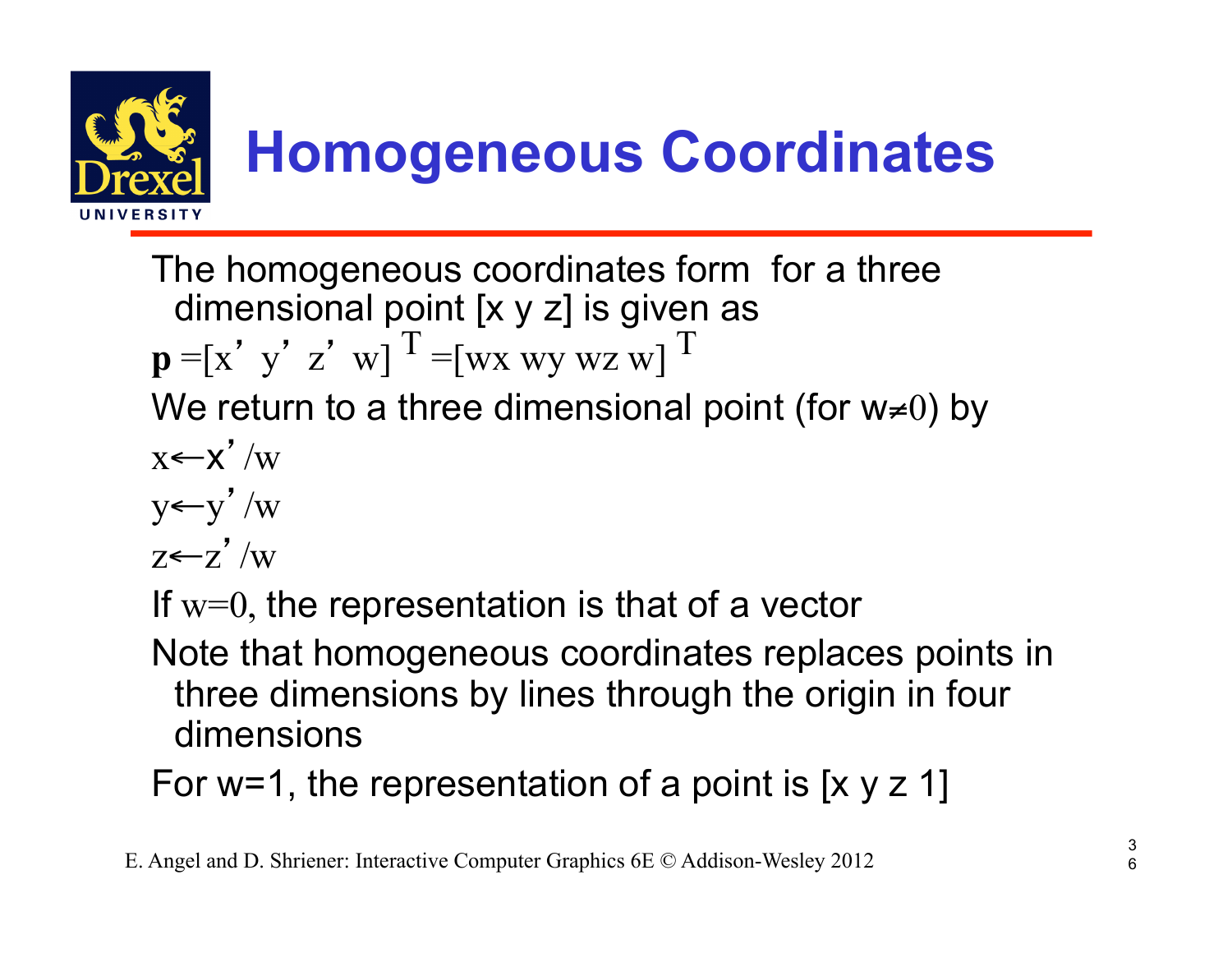

# **Homogeneous Coordinates and Computer Graphics**

- •Homogeneous coordinates are key to all computer graphics systems
	- All standard transformations (rotation, translation, scaling) can be implemented with matrix multiplications using 4 x 4 matrices
	- Hardware pipeline works with 4 dimensional representations
	- For orthographic viewing, we can maintain  $w=0$ for vectors and  $w=1$  for points
	- For perspective we need a *perspective division*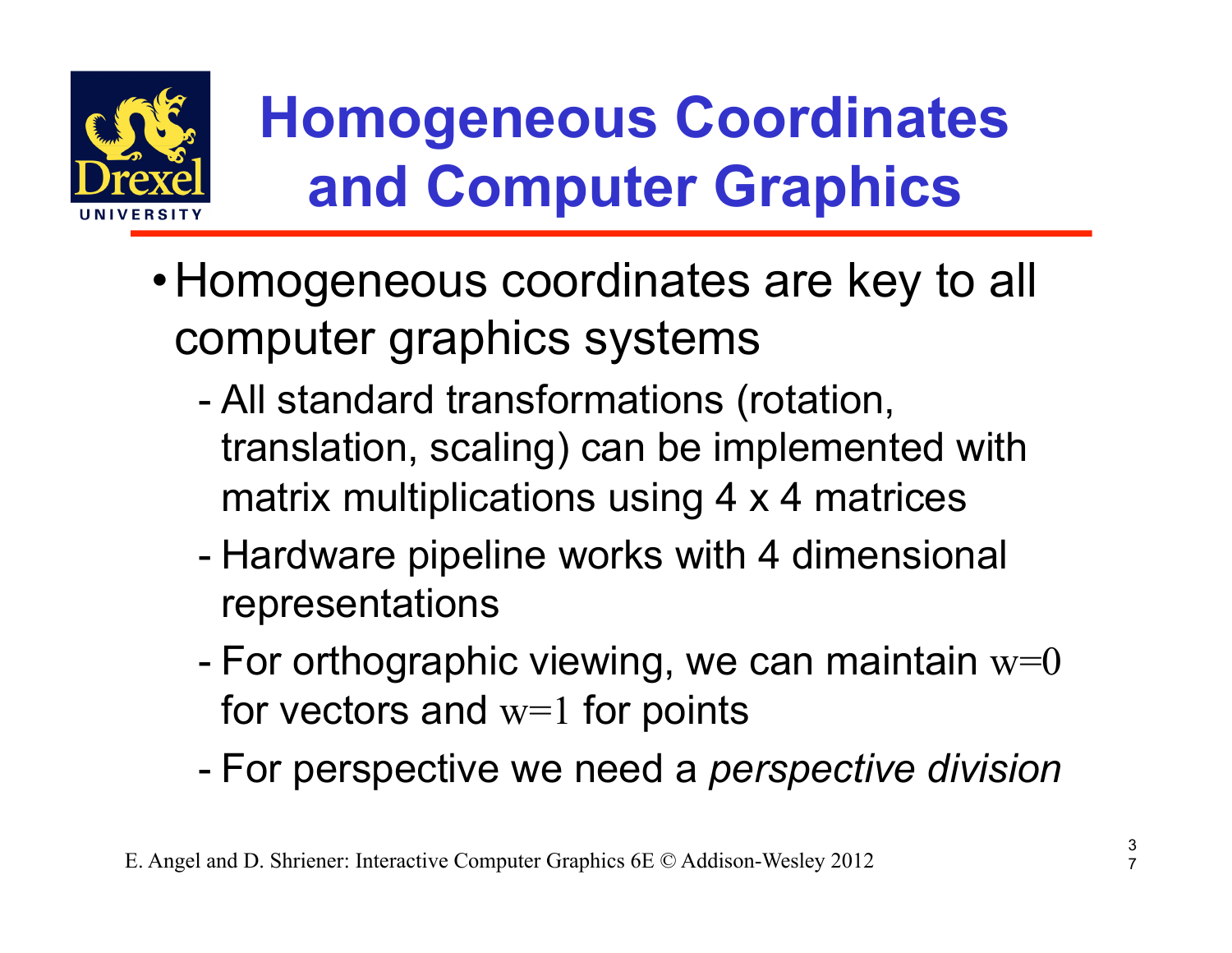

# **Change of Coordinate Systems**

•Consider two representations of the same vector with respect to two different bases. The representations are

$$
\mathbf{a} = [\alpha_1 \alpha_2 \alpha_3]
$$
  

$$
\mathbf{b} = [\beta_1 \beta_2 \beta_3]
$$

where

$$
v = \alpha_1 v_1 + \alpha_2 v_2 + \alpha_3 v_3 = [\alpha_1 \alpha_2 \alpha_3] [v_1 v_2 v_3]^{T}
$$
  
=  $\beta_1 u_1 + \beta_2 u_2 + \beta_3 u_3 = [\beta_1 \beta_2 \beta_3] [u_1 u_2 u_3]^{T}$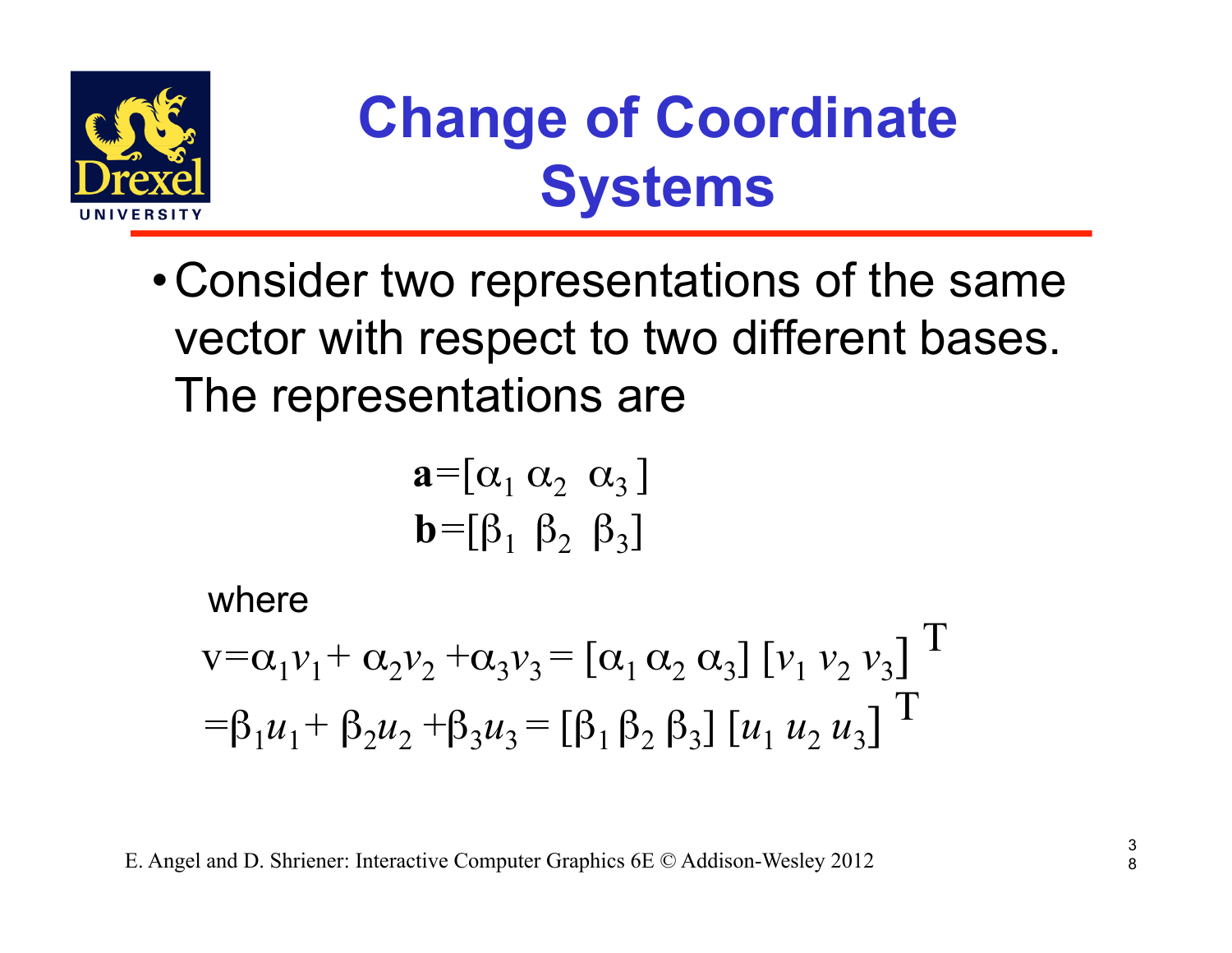

# **Representing second basis in terms of first**

Each of the basis vectors, u1,u2, u3, are vectors that can be represented in terms of the first basis



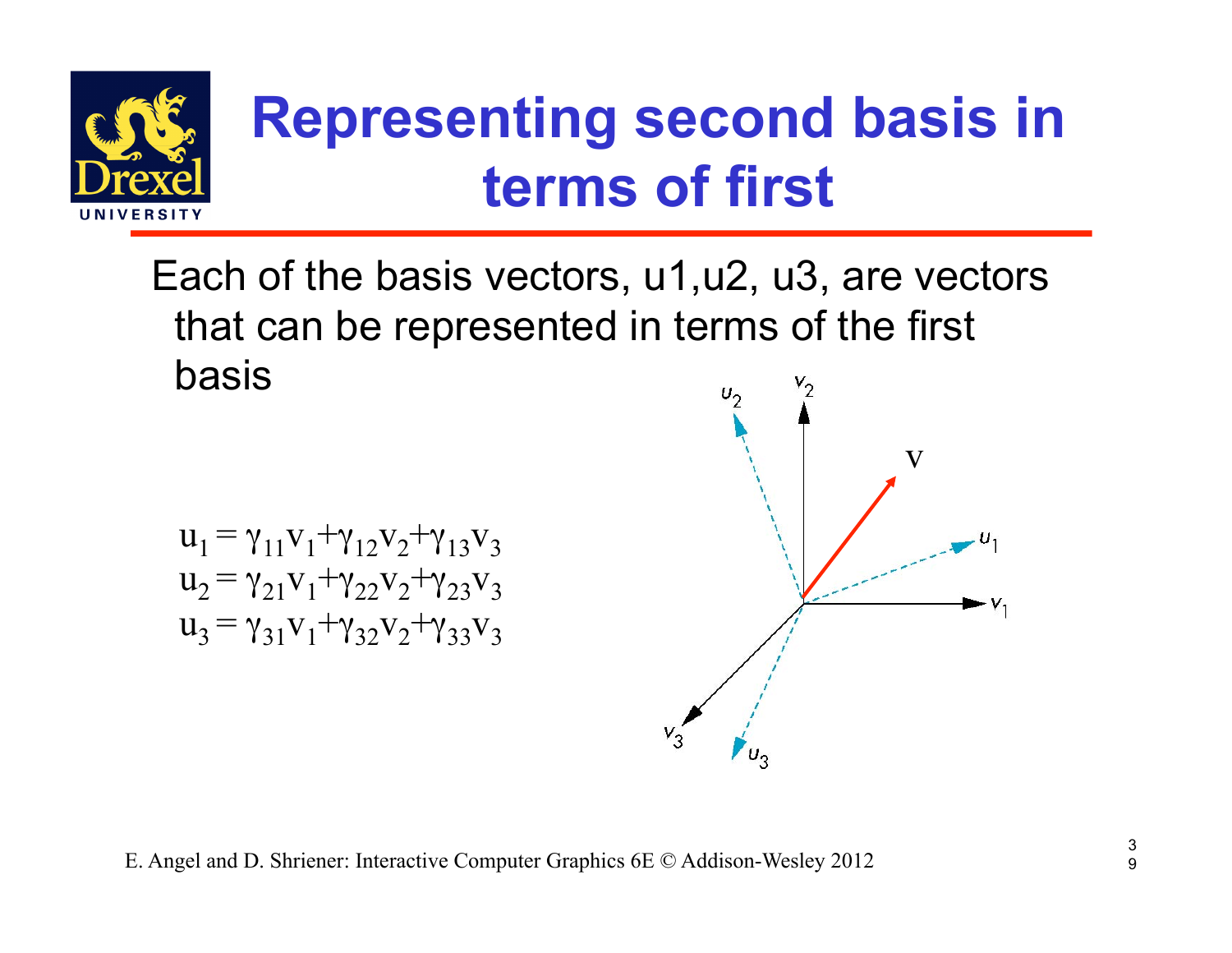

#### **Matrix Form**

The coefficients define a 3 x 3 matrix

$$
\mathbf{M} = \begin{bmatrix} \gamma_{11} & \gamma_{12} & \gamma_{13} \\ \gamma_{21} & \gamma_{22} & \gamma_{23} \\ \gamma_{31} & \gamma_{32} & \gamma_{33} \end{bmatrix}
$$

and the bases can be related by

#### $a = M<sup>T</sup>b$

#### see text for numerical examples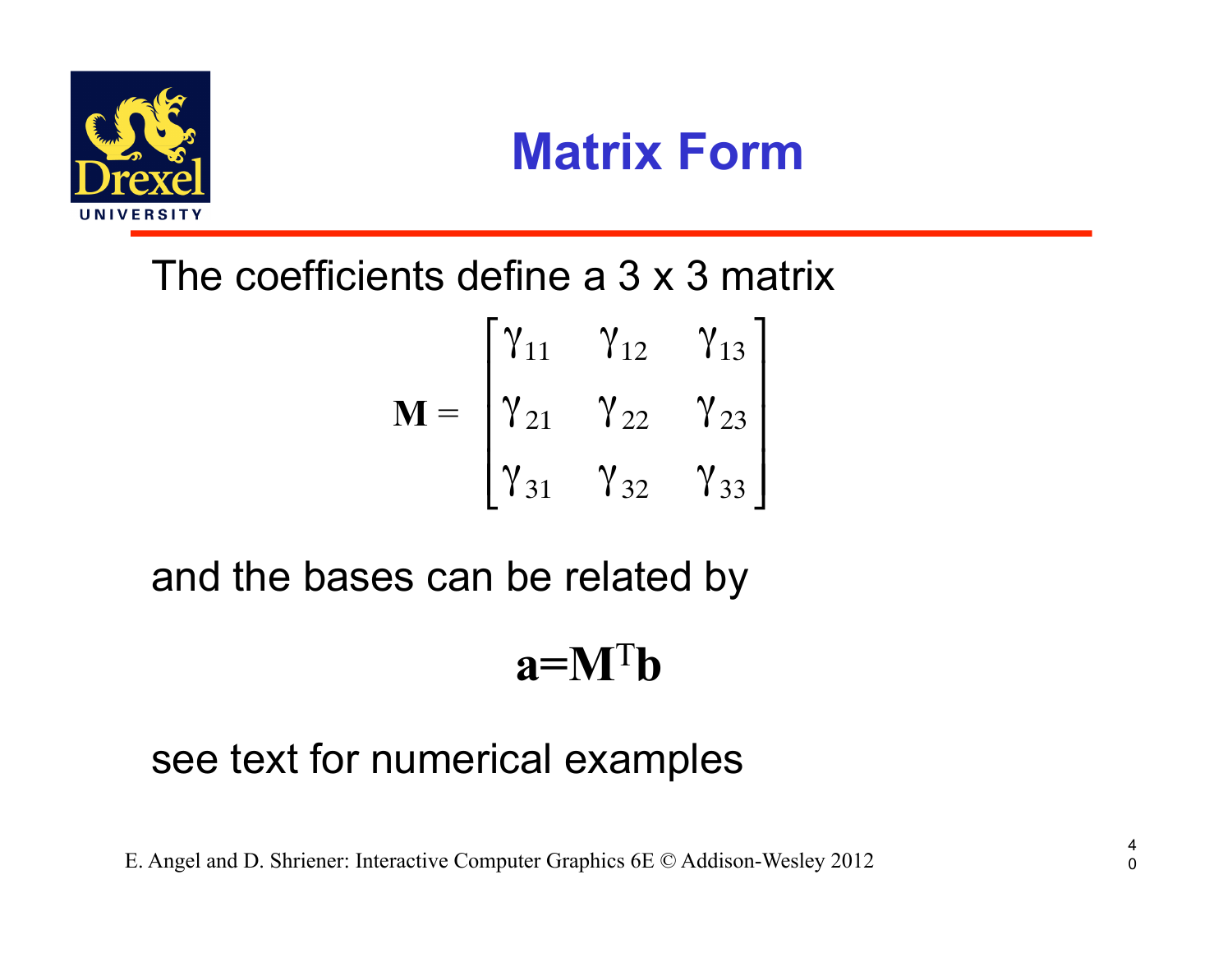

#### **Change of Frames**

• We can apply a similar process in homogeneous coordinates to the representations of both points and vectors



- frame
- We can represent  $Q_0$ ,  $u_1$ ,  $u_2$ ,  $u_3$  in terms of  $P_0$ ,  $v_1$ ,  $v_2$ ,  $v_3$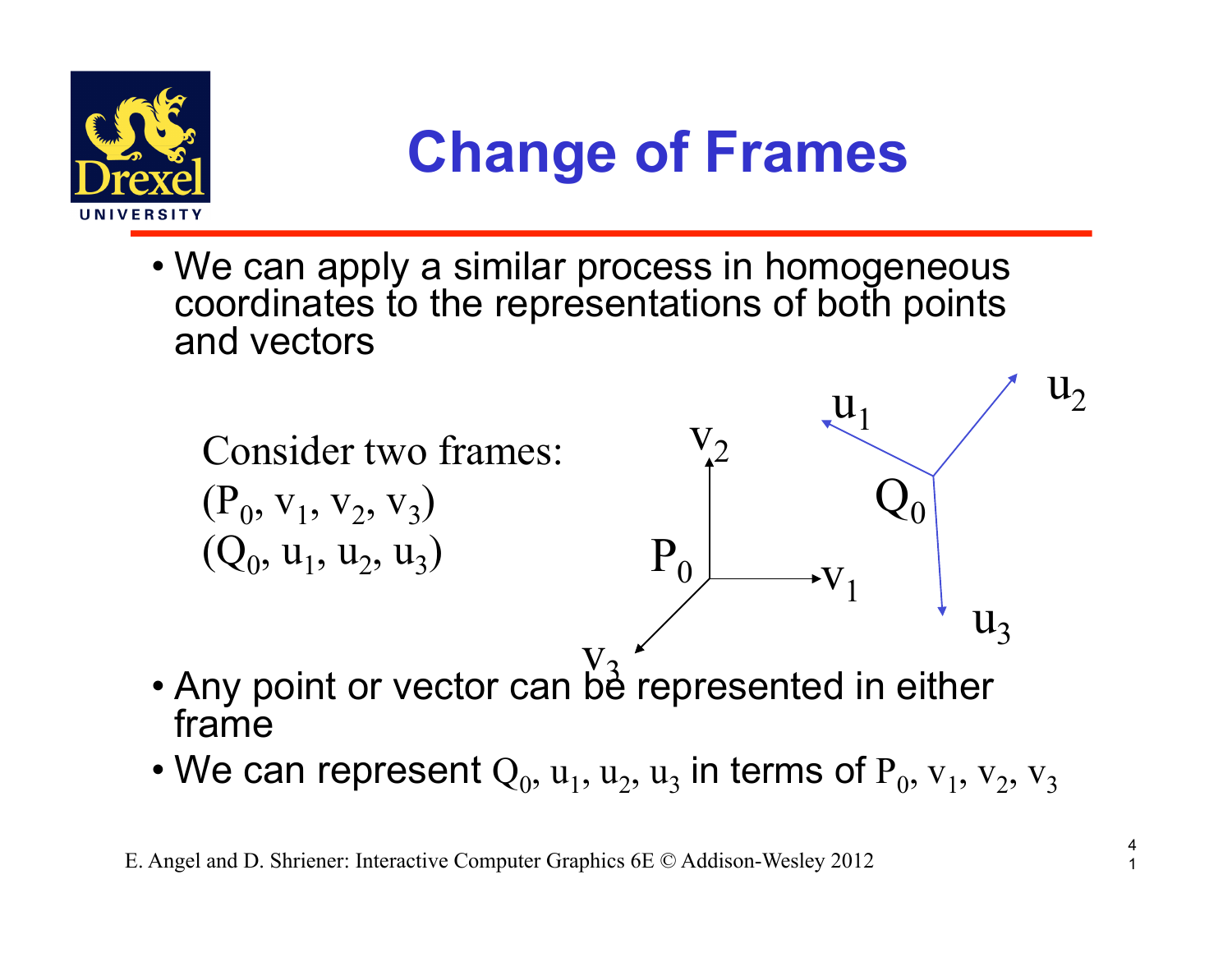

Extending what we did with change of bases

$$
u_1 = \gamma_{11}v_1 + \gamma_{12}v_2 + \gamma_{13}v_3
$$
  
\n
$$
u_2 = \gamma_{21}v_1 + \gamma_{22}v_2 + \gamma_{23}v_3
$$
  
\n
$$
u_3 = \gamma_{31}v_1 + \gamma_{32}v_2 + \gamma_{33}v_3
$$
  
\n
$$
Q_0 = \gamma_{41}v_1 + \gamma_{42}v_2 + \gamma_{43}v_3 + \gamma_{44}P_0
$$

defining a 4 x 4 matrix

$$
\mathbf{M} = \begin{bmatrix} \gamma_{11} & \gamma_{12} & \gamma_{13} & 0 \\ \gamma_{21} & \gamma_{22} & \gamma_{23} & 0 \\ \gamma_{31} & \gamma_{32} & \gamma_{33} & 0 \\ \gamma_{41} & \gamma_{42} & \gamma_{43} & 1 \end{bmatrix}
$$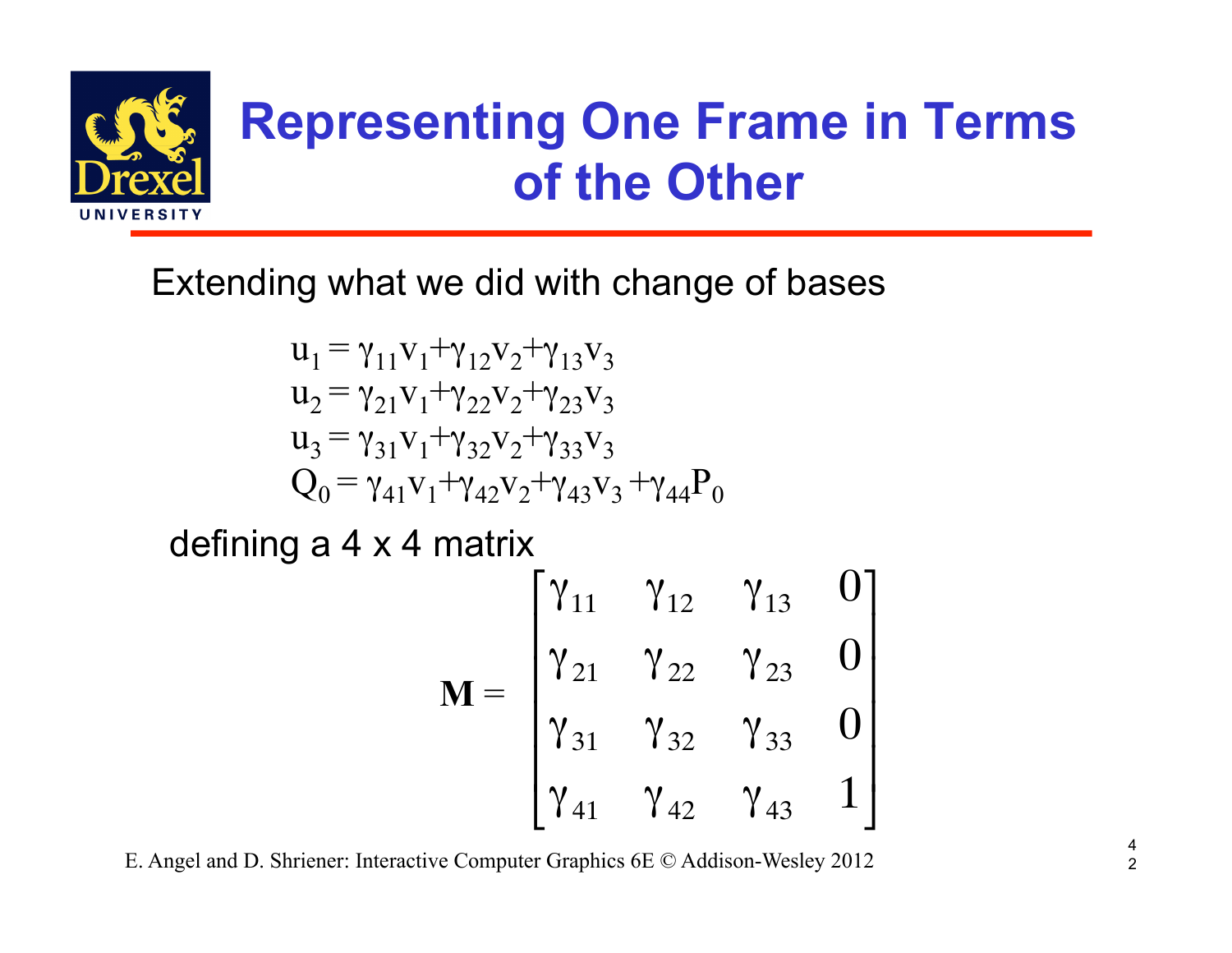

Within the two frames any point or vector has a representation of the same form

 $\mathbf{a} = [\alpha_1 \alpha_2 \alpha_3 \alpha_4]$  in the first frame **b**= $[\beta_1 \beta_2 \beta_3 \beta_4]$  in the second frame

where  $\alpha_4 = \beta_4 = 1$  for points and  $\alpha_4 = \beta_4 = 0$  for vectors and

#### $a = M<sup>T</sup>b$

The matrix **M** is 4 x 4 and specifies an affine transformation in homogeneous coordinates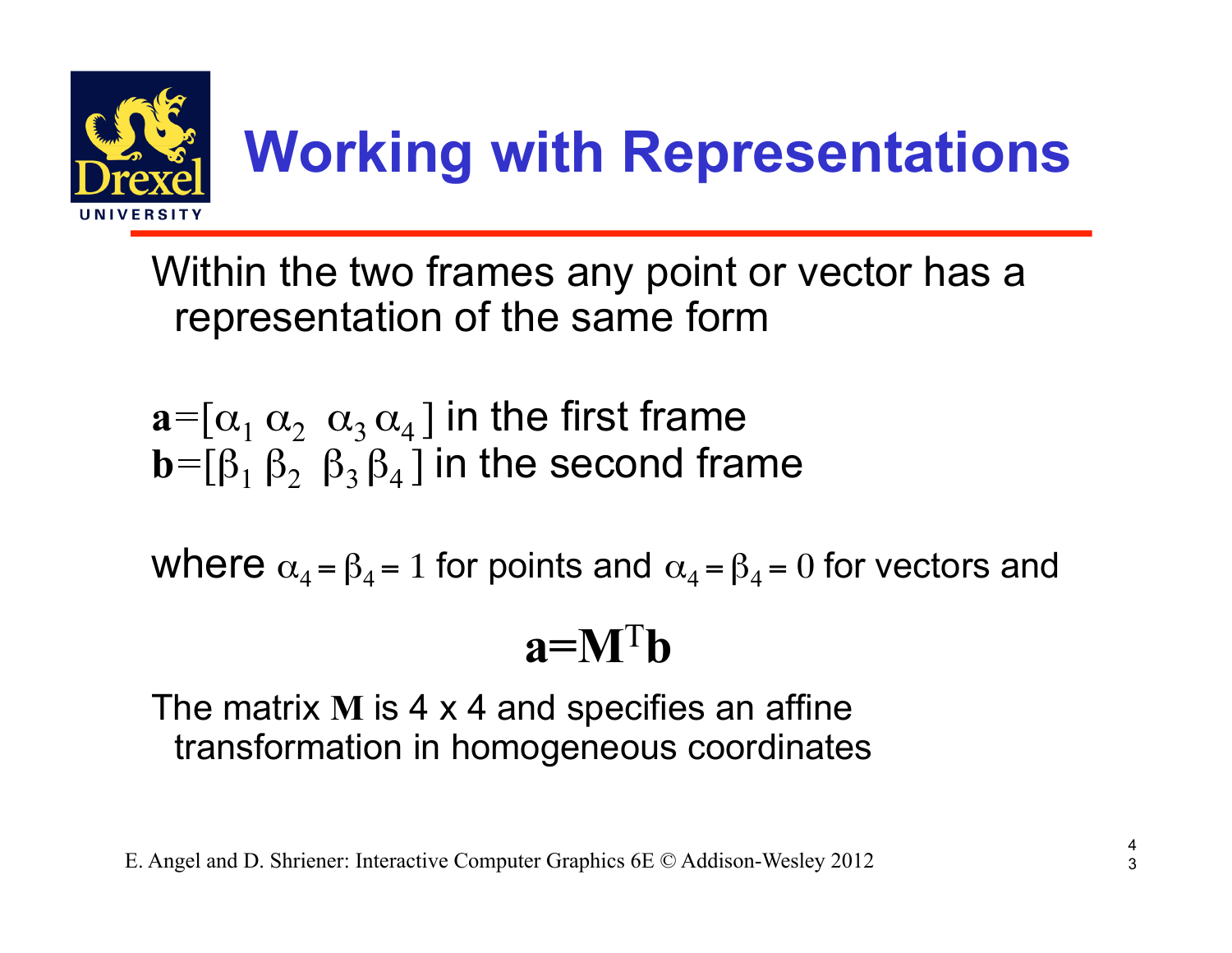

# **The World and Camera Frames**

- When we work with representations, we work with n-tuples or arrays of scalars
- Changes in frame are then defined by 4 x 4 matrices
- In OpenGL, the base frame that we start with is the world frame
- Eventually we represent entities in the camera frame by changing the world representation using the model-view matrix
- Initially these frames are the same (**M**=**I**)